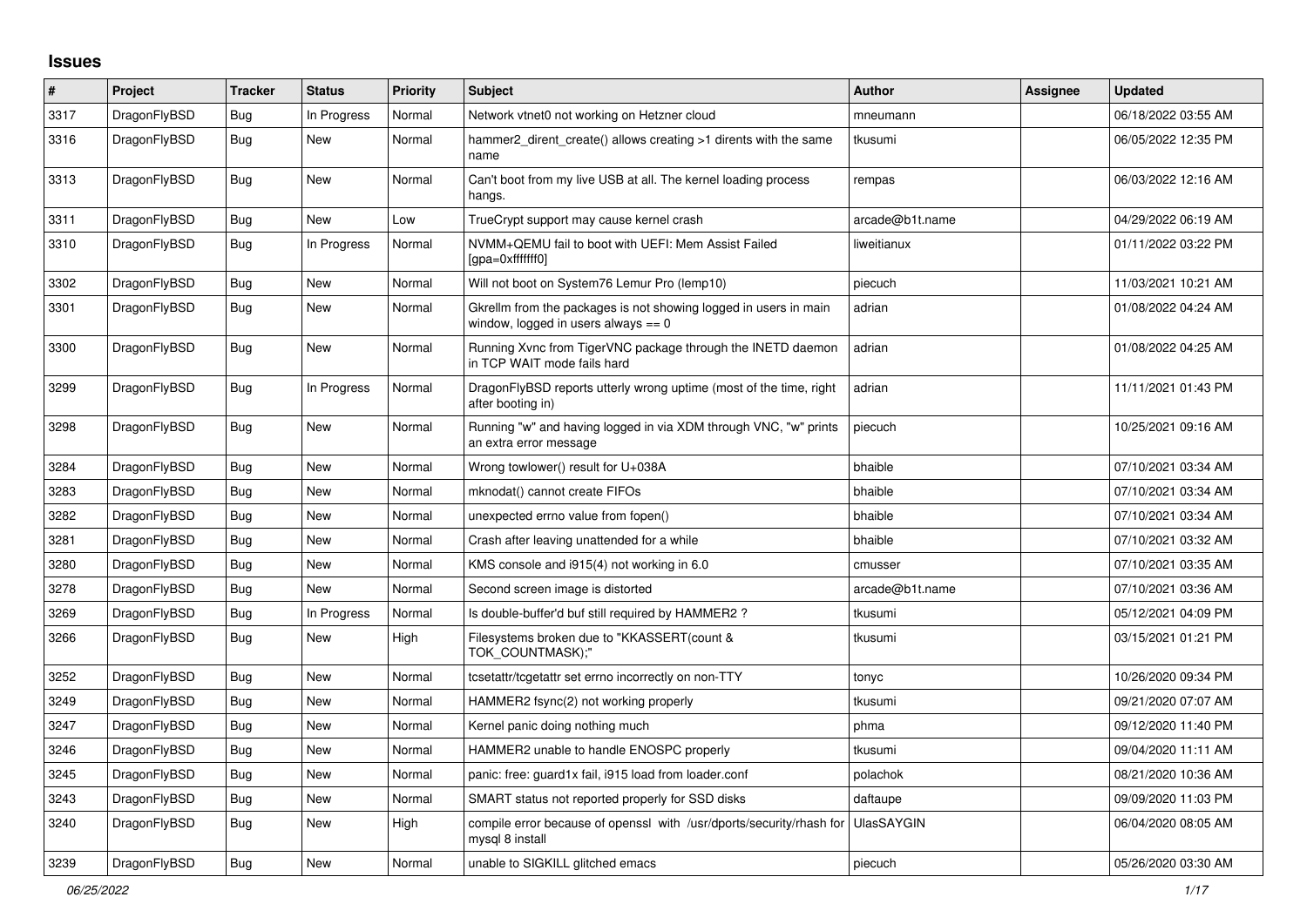| $\pmb{\#}$ | Project      | <b>Tracker</b> | <b>Status</b> | <b>Priority</b> | Subject                                                                                                                                                     | Author            | Assignee | <b>Updated</b>      |
|------------|--------------|----------------|---------------|-----------------|-------------------------------------------------------------------------------------------------------------------------------------------------------------|-------------------|----------|---------------------|
| 3238       | DragonFlyBSD | Bug            | <b>New</b>    | Normal          | race conditions when printing from vkernel console                                                                                                          | piecuch           |          | 05/19/2020 02:50 PM |
| 3235       | DragonFlyBSD | Bug            | <b>New</b>    | Normal          | Kernel panic in devfs vnops.c                                                                                                                               | mneumann          |          | 04/28/2020 07:00 AM |
| 3231       | DragonFlyBSD | <b>Bug</b>     | New           | Normal          | wifi drops on 5.8                                                                                                                                           | tse               |          | 04/06/2020 05:08 AM |
| 3228       | DragonFlyBSD | Bug            | New           | Low             | pfi kif unref: state refcount $\leq$ 0 in dmesg                                                                                                             | justin            |          | 03/05/2021 06:39 AM |
| 3226       | DragonFlyBSD | Bug            | <b>New</b>    | Normal          | Xorg freezes in vm: thread stuck in "objtrm1"                                                                                                               | peeter            |          | 04/08/2020 02:10 AM |
| 3225       | DragonFlyBSD | Bug            | New           | Normal          | nfsd freeze when using gemu                                                                                                                                 | tse               |          | 03/17/2020 11:52 AM |
| 3224       | DragonFlyBSD | Bug            | New           | Normal          | Kernel panic when trying to ping6                                                                                                                           | zhtw              |          | 03/08/2020 08:55 AM |
| 3222       | DragonFlyBSD | Bug            | New           | Normal          | gcc - undefined reference to '_atomic_load' (missing libatomic?)                                                                                            | mneumann          |          | 02/08/2020 02:45 AM |
| 3219       | DragonFlyBSD | Bug            | New           | Normal          | x11/xorg port can not be build                                                                                                                              | <b>UlasSAYGIN</b> |          | 03/31/2020 08:57 AM |
| 3218       | DragonFlyBSD | Bug            | <b>New</b>    | Normal          | Kernel panics are not sent to comconsole when booted over EFI                                                                                               | mqudsi            |          | 12/02/2019 08:52 PM |
| 3217       | DragonFlyBSD | <b>Bug</b>     | New           | Normal          | rescue tools: make install fails if rescue folder doesn't exist                                                                                             | dfbsd             |          | 11/27/2019 08:16 PM |
| 3215       | DragonFlyBSD | Bug            | <b>New</b>    | Normal          | Hang in tcdrain(3) after write(3)                                                                                                                           | noloader          |          | 11/25/2019 03:08 PM |
| 3209       | DragonFlyBSD | Bug            | New           | Normal          | svc has some minor bugs                                                                                                                                     | arcade@b1t.name   |          | 10/24/2019 09:08 AM |
| 3208       | DragonFlyBSD | Bug            | <b>New</b>    | Normal          | Crash related to nfsd                                                                                                                                       | tse               |          | 06/11/2020 05:52 AM |
| 3199       | DragonFlyBSD | Bug            | New           | Normal          | PFS label not found panic                                                                                                                                   | tse               |          | 08/21/2019 03:51 AM |
| 3197       | DragonFlyBSD | <b>Bug</b>     | New           | Normal          | DragonFly upgrades                                                                                                                                          | tse               |          | 04/18/2020 04:18 PM |
| 3196       | DragonFlyBSD | Bug            | New           | Normal          | test issue after redmine upgrade (2)                                                                                                                        | tuxillo           |          | 07/05/2019 04:33 AM |
| 3194       | DragonFlyBSD | Bug            | New           | High            | Hammer kernel crash on mirror-stream of PFS after upgrade<br>(assertion "cursor->flags &<br>HAMMER_CURSOR_ITERATE_CHECK" failed in<br>hammer_btree_iterate) | Anonymous         |          | 06/29/2019 01:32 PM |
| 3189       | DragonFlyBSD | Bug            | New           | Normal          | Allow DragonFly Mail Agent to accept an alternate config via<br>command line switch                                                                         | iang              |          | 08/16/2021 12:42 AM |
| 3184       | DragonFlyBSD | <b>Bug</b>     | <b>New</b>    | Normal          | tsleep(9) return value when PCATCH specified                                                                                                                | tkusumi           |          | 04/03/2019 06:49 AM |
| 3170       | DragonFlyBSD | Bug            | <b>New</b>    | Normal          | repeatable nfsd crash                                                                                                                                       | tse               |          | 06/11/2020 05:52 AM |
| 3165       | DragonFlyBSD | <b>Bug</b>     | <b>New</b>    | Normal          | Looping at boot time                                                                                                                                        | gop               |          | 12/28/2018 01:04 PM |
| 3157       | DragonFlyBSD | Bug            | New           | Normal          | TP-Link UE300 not working in 5.2-RELEASE                                                                                                                    | tuxillo           |          | 11/15/2018 02:08 PM |
| 3152       | DragonFlyBSD | Bug            | Feedback      | Normal          | Console's size in ttyv0 and single user mode is sticking to 80x25,<br>while ttyv1 can make use of the whole screen                                          | overtime          |          | 02/24/2019 01:08 AM |
| 3143       | DragonFlyBSD | <b>Bug</b>     | New           | Normal          | assertion "0" failed in hammer2_inode_xop_chain_sync                                                                                                        | cbin              |          | 07/18/2018 12:50 PM |
| 3141       | DragonFlyBSD | <b>Bug</b>     | New           | Normal          | dhclient blocks boot process                                                                                                                                | rowo              |          | 12/16/2018 11:01 AM |
| 3139       | DragonFlyBSD | <b>Bug</b>     | New           | Normal          | USB Mouse Does Not Work in DragonflyBSD guest on VirtualBox                                                                                                 | chiguy1256        |          | 06/24/2018 10:14 PM |
| 3134       | DragonFlyBSD | <b>Bug</b>     | New           | Normal          | RFC 3021 (/31 networks) appear to be unsupported                                                                                                            | jailbird          |          | 05/16/2018 11:03 PM |
| 3132       | DragonFlyBSD | <b>Bug</b>     | New           | Low             | unifdef mined                                                                                                                                               | bcallah           |          | 04/26/2018 08:34 PM |
| 3129       | DragonFlyBSD | Bug            | New           | High            | Kernel panic with 5.2.0 on A2SDi-4C-HLN4F                                                                                                                   | stateless         |          | 04/24/2018 12:50 AM |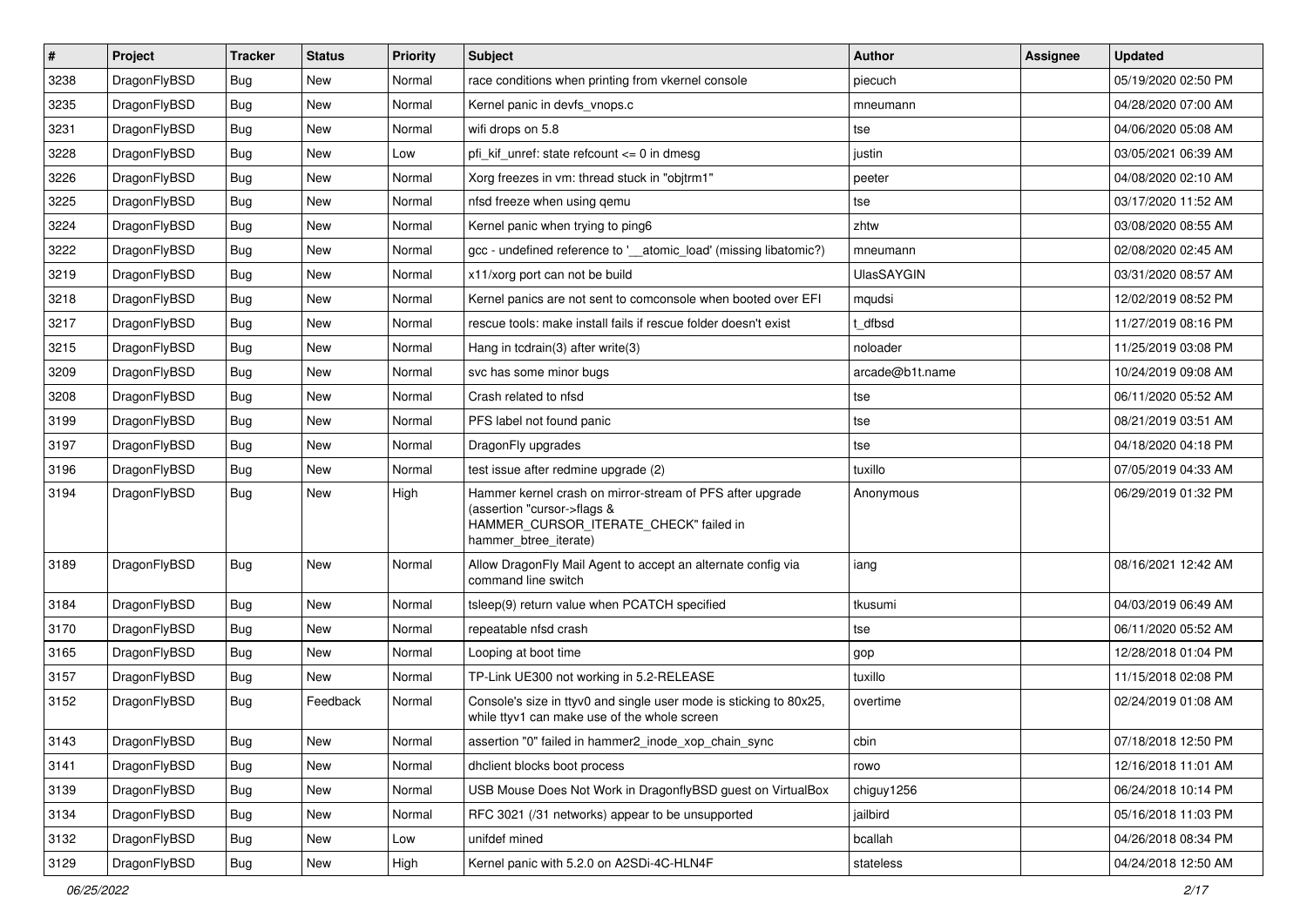| $\#$ | Project      | <b>Tracker</b> | <b>Status</b> | <b>Priority</b> | <b>Subject</b>                                                                                            | <b>Author</b>          | Assignee | <b>Updated</b>      |
|------|--------------|----------------|---------------|-----------------|-----------------------------------------------------------------------------------------------------------|------------------------|----------|---------------------|
| 3124 | DragonFlyBSD | <b>Bug</b>     | <b>New</b>    | High            | DragonFlyBSD 5.0.2 with Hammer2 with UEFI install doesn't boot                                            | wiesl                  |          | 06/18/2019 05:07 AM |
| 3120 | DragonFlyBSD | <b>Bug</b>     | New           | Normal          | Intel AC 8260 firmware does not load                                                                      | Vintodrimmer           |          | 08/28/2018 03:30 AM |
| 3117 | DragonFlyBSD | Bug            | New           | Normal          | Problem with colours if "intel" video-driver used                                                         | dpostolov              |          | 01/07/2018 11:35 PM |
| 3116 | DragonFlyBSD | Bug            | New           | Normal          | da0 detects on very big volume if to _remove_ usb install stick and<br>reboot on Intel NUC5PPYH           | dpostolov              |          | 01/07/2018 09:40 PM |
| 3113 | DragonFlyBSD | <b>Bug</b>     | In Progress   | Urgent          | Booting vKernel fails due being out of swap space                                                         | tcullen                |          | 05/11/2021 04:14 AM |
| 3111 | DragonFlyBSD | Bug            | In Progress   | High            | Mouse lags every second heavily under X11                                                                 | mneumann               |          | 12/12/2017 09:46 PM |
| 3110 | DragonFlyBSD | Bug            | New           | Normal          | crash with ipfw3 under load                                                                               | bnegre82               |          | 12/09/2017 06:22 AM |
| 3107 | DragonFlyBSD | Bug            | New           | Low             | ACPI interrupt storm when loading i915 on Lenovo T460                                                     | oyvinht                |          | 07/15/2020 07:01 AM |
| 3101 | DragonFlyBSD | <b>Bug</b>     | <b>New</b>    | Low             | PFI CGI install not working in dragonflybsd 5.0.1 USB install                                             | bnegre82               |          | 05/11/2021 04:14 AM |
| 3076 | DragonFlyBSD | Bug            | New           | Normal          | sys/dev/netif/ig hal/e1000 ich8lan.c:1594: sanity checking mixup?                                         | dcb                    |          | 10/11/2017 01:58 AM |
| 3052 | DragonFlyBSD | Bug            | New           | Normal          | panic DragonFly v4.8.1-RELEASE by mounting a malformed NTFS<br>image [64.000]                             | open.source@ribose.com |          | 08/14/2017 03:22 AM |
| 3051 | DragonFlyBSD | Bug            | New           | Normal          | panic DragonFly v4.8.1-RELEASE by mounting a malformed NTFS<br>image [12.000]                             | open.source@ribose.com |          | 08/14/2017 03:20 AM |
| 3049 | DragonFlyBSD | <b>Bug</b>     | New           | Normal          | panic DragonFly v4.8.1-RELEASE by mounting a malformed<br>msdosfs image [12.128]                          | open.source@ribose.com |          | 08/14/2017 02:53 AM |
| 3047 | DragonFlyBSD | <b>Bug</b>     | New           | Normal          | HAMMER critical write error                                                                               | samuel                 |          | 06/19/2019 09:50 AM |
| 3036 | DragonFlyBSD | Bug            | New           | Normal          | panic in icmp redirect start() ASSERT IN NETISR(0)                                                        | tautolog               |          | 05/11/2017 07:27 PM |
| 3035 | DragonFlyBSD | Bug            | New           | Normal          | panic: assertion "cpu >= 0 && cpu < ncpus" failed in netisr_cpuport<br>at /usr/src/sys/net/netisr2.h:87   | masu                   |          | 05/11/2017 01:24 AM |
| 3029 | DragonFlyBSD | <b>Bug</b>     | New           | Normal          | Running DflyBSD 4.8 on FreeBSD bhyve as a guest                                                           | iron                   |          | 05/13/2022 04:33 AM |
| 3025 | DragonFlyBSD | <b>Bug</b>     | New           | Normal          | sys/dev/powermng/powernow/powernow.c:284: bad comparison?                                                 | dcb                    |          | 09/23/2017 07:45 AM |
| 3024 | DragonFlyBSD | Bug            | New           | Low             | sys/dev/netif/wi/if_wi.c:1090]: (style) Redundant condition                                               | dcb                    |          | 04/11/2017 11:56 AM |
| 3022 | DragonFlyBSD | <b>Bug</b>     | New           | Normal          | sys/dev/netif/ath/ath/if ath.c:2142: strange bitmask?                                                     | dcb                    |          | 04/11/2017 11:49 AM |
| 3021 | DragonFlyBSD | Bug            | In Progress   | Normal          | sys/dev/drm/i915/i915_gem_stolen.c:115]: (error) Signed integer<br>overflow for expression '65535<<20'    | dcb                    |          | 04/11/2017 12:46 PM |
| 3018 | DragonFlyBSD | Bug            | New           | Normal          | sys/bus/u4b/wlan/if_run.c:5464]: (style) Redundant condition                                              | dcb                    |          | 04/11/2017 11:26 AM |
| 3011 | DragonFlyBSD | <b>Bug</b>     | In Progress   | Normal          | dragonfly/sys/dev/netif/re/re.c: suspicious code?                                                         | dcb                    |          | 07/29/2017 01:26 AM |
| 3006 | DragonFlvBSD | Bug            | New           | Normal          | boot0cfg: panic in kern udev.c in function udev dict set cstr when MichiGreat<br>installing in VirtualBox |                        |          | 04/01/2017 02:22 PM |
| 2994 | DragonFlyBSD | <b>Bug</b>     | New           | Normal          | Intermittent boot hangs after git: hammer - HAMMER Version 7                                              | davshao                |          | 03/30/2017 02:06 PM |
| 2972 | DragonFlyBSD | <b>Bug</b>     | New           | Normal          | ipfw3 "deny to me" does not work correctly                                                                | mneumann               |          | 12/27/2016 12:11 PM |
| 2970 | DragonFlyBSD | <b>Bug</b>     | New           | Normal          | kernel 4.7: "Is -I" causes panic on UDF filesystem: "bgetvp -<br>overlapping buffer"                      | peeter                 |          | 12/21/2016 02:46 AM |
| 2958 | DragonFlyBSD | <b>Bug</b>     | Feedback      | Normal          | Hammer FS dies during pruning after massive write load                                                    | neilb                  |          | 10/11/2016 04:20 AM |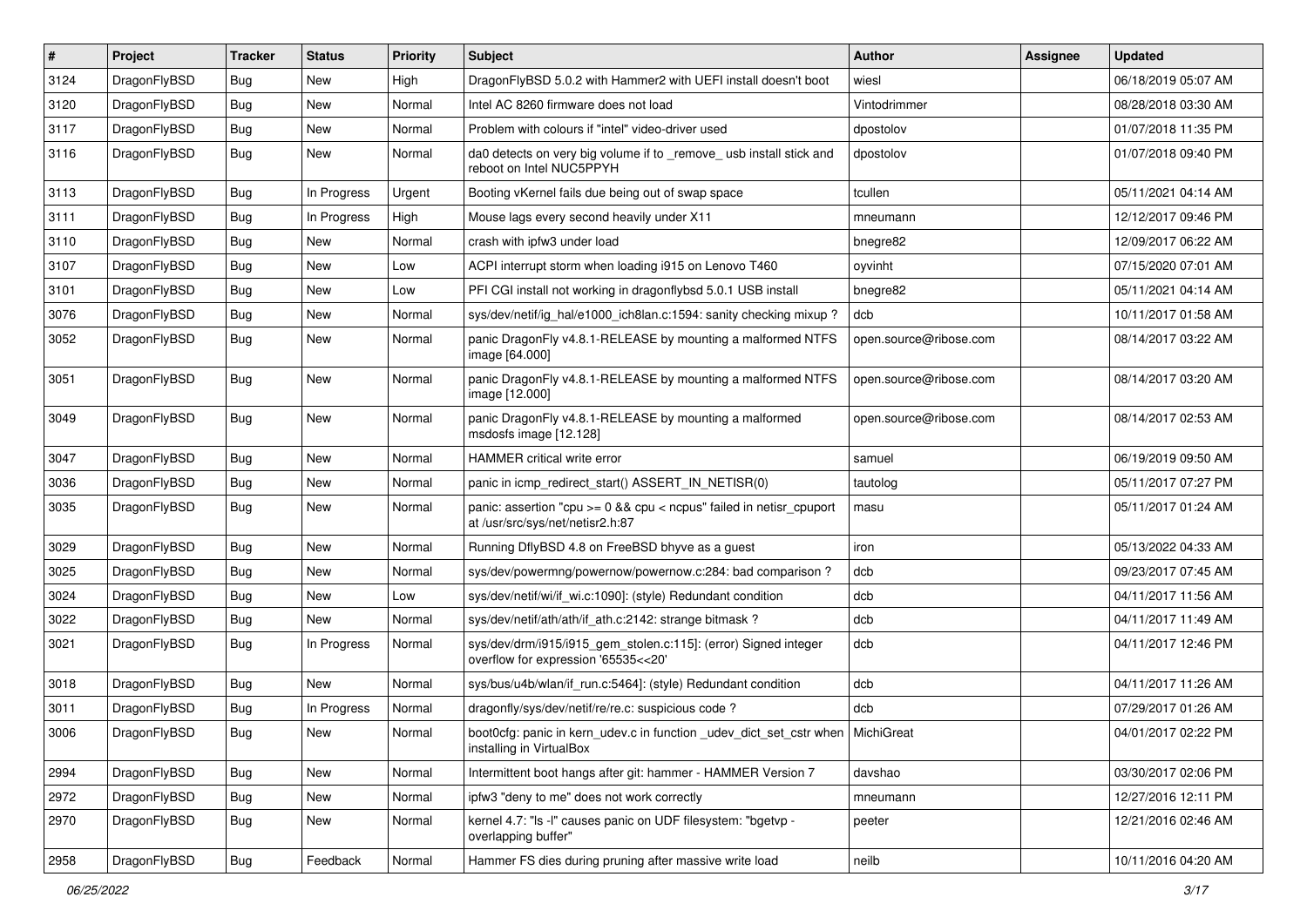| $\sharp$ | Project      | <b>Tracker</b> | <b>Status</b> | <b>Priority</b> | Subject                                                                                                              | <b>Author</b>    | Assignee | <b>Updated</b>      |
|----------|--------------|----------------|---------------|-----------------|----------------------------------------------------------------------------------------------------------------------|------------------|----------|---------------------|
| 2957     | DragonFlyBSD | <b>Bug</b>     | Feedback      | Normal          | swapoff -a followed by swapon -a doesn't give your swap back                                                         | neilb            |          | 10/09/2016 04:17 AM |
| 2936     | DragonFlyBSD | Bug            | New           | Normal          | loader.efi crashes while loading kernel                                                                              | spaceille        |          | 08/20/2016 06:17 AM |
| 2931     | DragonFlyBSD | <b>Bug</b>     | New           | Low             | 'gdb' of 'vkernel' unable to print backtrace                                                                         | tofergus         |          | 07/26/2016 01:51 PM |
| 2930     | DragonFlyBSD | <b>Bug</b>     | New           | High            | 'objcache' causes panic during 'nfs readdir'                                                                         | tofergus         |          | 07/26/2016 01:09 PM |
| 2924     | DragonFlyBSD | Bug            | New           | Normal          | cat -v fails to tag characters in extended table with M- prefix with<br>some locales                                 | sevan            |          | 07/11/2016 07:18 AM |
| 2917     | DragonFlyBSD | Bug            | New           | Normal          | da8: reading primary partition table: error accessing offset<br>000000000000 for 512                                 | liweitianux      |          | 05/11/2021 08:43 PM |
| 2915     | DragonFlyBSD | Bug            | <b>New</b>    | High            | Hammer mirror-copy problem                                                                                           | t dfbsd          |          | 08/25/2016 05:28 AM |
| 2898     | DragonFlyBSD | Bug            | New           | Normal          | <b>HAMMER</b> panic                                                                                                  | pavalos          |          | 11/03/2018 07:05 AM |
| 2892     | DragonFlyBSD | <b>Bug</b>     | <b>New</b>    | Normal          | swap pager:indefinite wait bufferf error                                                                             | <b>Ihmwzy</b>    |          | 02/21/2016 10:32 PM |
| 2891     | DragonFlyBSD | <b>Bug</b>     | <b>New</b>    | Normal          | Kernel panic in IEEE802.11 related code                                                                              | shamaz           |          | 05/29/2016 05:49 PM |
| 2890     | DragonFlyBSD | <b>Bug</b>     | New           | Normal          | not able to boot usb installer on Toshiba Chromebook 2                                                               | johnnywhishbone  |          | 02/22/2016 03:42 AM |
| 2887     | DragonFlyBSD | <b>Bug</b>     | New           | Low             | Missing extattr_namespace_to_string and<br>extattr_string_to_namespace functions                                     | rubenk           |          | 02/06/2016 05:09 AM |
| 2886     | DragonFlyBSD | Bug            | New           | Normal          | dragonfly mail agent: sending a testmail causes high system load                                                     | worf             |          | 02/05/2016 05:53 AM |
| 2882     | DragonFlyBSD | <b>Bug</b>     | New           | Low             | bridge sends packets from individual interfaces                                                                      | arcade@b1t.name  |          | 01/09/2016 12:43 PM |
| 2881     | DragonFlyBSD | Bug            | <b>New</b>    | Normal          | Pulseaudio hangs/resets system when starting X11                                                                     | mneumann         |          | 01/09/2016 03:08 AM |
| 2878     | DragonFlyBSD | <b>Bug</b>     | New           | Low             | [fix] CCVER problem when using clang and cpu extensions<br>(intrinsics)                                              | arcade@b1t.name  |          | 06/24/2016 04:25 AM |
| 2877     | DragonFlyBSD | Bug            | New           | Low             | sed fails when working with UTF-8 locale and non-UTF symbols                                                         | arcade@b1t.name  |          | 12/30/2015 11:20 AM |
| 2874     | DragonFlyBSD | <b>Bug</b>     | New           | Normal          | make world DESTDIR=/emptydir fails                                                                                   | pascii           |          | 12/25/2015 07:04 AM |
| 2863     | DragonFlyBSD | <b>Bug</b>     | <b>New</b>    | Normal          | HAMMER synch tid is zero                                                                                             | shamaz           |          | 12/12/2015 11:24 PM |
| 2859     | DragonFlyBSD | <b>Bug</b>     | <b>New</b>    | Low             | Installer configuration menu always highlights "Select timezone", no<br>matter which step was last completed.        | cgag             |          | 12/02/2015 01:54 PM |
| 2858     | DragonFlyBSD | <b>Bug</b>     | New           | Low             | Installer "Local or UTC" question should have "No" selected by<br>default.                                           | cgag             |          | 12/02/2015 01:18 PM |
| 2857     | DragonFlyBSD | Bug            | New           | Normal          | hammer stalls via bitcoin-qt                                                                                         | tkusumi          |          | 11/30/2015 06:52 AM |
| 2852     | DragonFlyBSD | Bug            | New           | Normal          | Hammer File System - hangs on undo during system boot / mount -<br>will not recover on DragonFlyBSD newer than 3.6.0 | abale            |          | 05/11/2021 04:07 AM |
| 2840     | DragonFlyBSD | <b>Bug</b>     | New           | Normal          | wrong voltage is reported                                                                                            | yellowrabbit2010 |          | 09/11/2015 06:09 PM |
| 2835     | DragonFlyBSD | Bug            | New           | Normal          | /usr/include/c++/5.0/bits/c++locale.h likes<br>POSIX_C_SOURCE>=200809                                                | davshao          |          | 11/18/2015 03:40 AM |
| 2820     | DragonFlyBSD | <b>Bug</b>     | New           | Normal          | TP-Link USB Wi-Fi adapter cannot be reattached to the system                                                         | shamaz           |          | 05/22/2015 09:45 PM |
| 2816     | DragonFlyBSD | Bug            | New           | Normal          | A multitasking process being debugged can get stuck                                                                  | phma             |          | 05/19/2015 03:57 AM |
| 2812     | DragonFlyBSD | <b>Bug</b>     | New           | Normal          | Panic on Intel DE3815TYKHE                                                                                           | tmorp            |          | 05/14/2015 03:14 PM |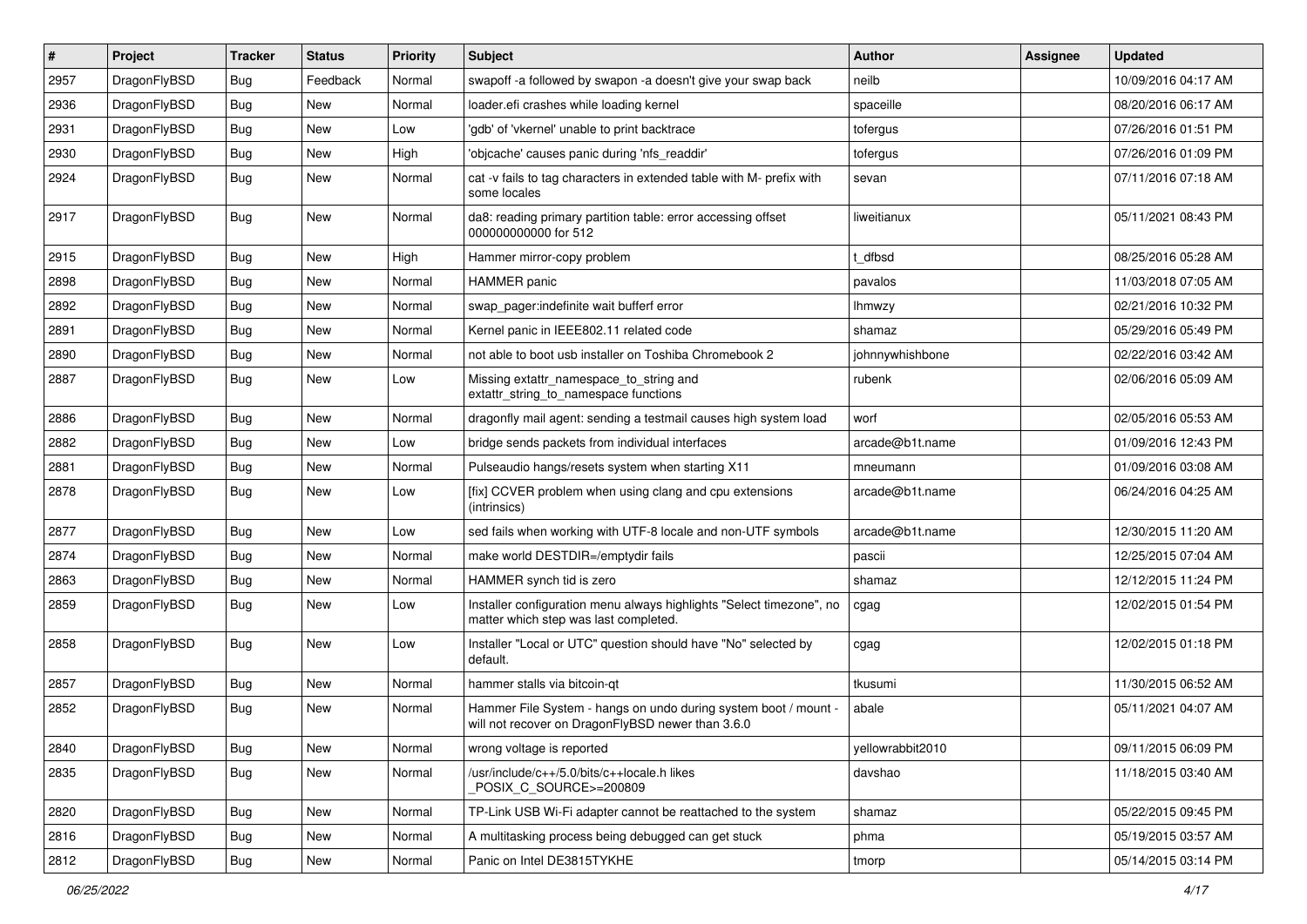| $\sharp$ | Project      | <b>Tracker</b> | <b>Status</b> | <b>Priority</b> | Subject                                                                                                   | <b>Author</b>    | Assignee | <b>Updated</b>      |
|----------|--------------|----------------|---------------|-----------------|-----------------------------------------------------------------------------------------------------------|------------------|----------|---------------------|
| 2809     | DragonFlyBSD | Bug            | New           | Normal          | hammer mirror-stream                                                                                      | masu             |          | 04/10/2015 12:33 AM |
| 2808     | DragonFlyBSD | Bug            | <b>New</b>    | Normal          | X freeze by switching between X and VT - results in black screen                                          | lukesky333       |          | 05/11/2021 03:55 AM |
| 2806     | DragonFlyBSD | <b>Bug</b>     | <b>New</b>    | Normal          | failed to configure a link-local address on ath $0$ (errno = 22)                                          | Chingyuan        |          | 05/25/2021 01:00 AM |
| 2803     | DragonFlyBSD | <b>Bug</b>     | New           | Normal          | HAMMER: Warning: UNDO area too small!                                                                     | ftigeot          |          | 03/11/2015 03:42 PM |
| 2802     | DragonFlyBSD | Bug            | <b>New</b>    | Normal          | USB Wifi urtwn0 crash from cd boot                                                                        | opvalues         |          | 03/10/2015 01:07 AM |
| 2799     | DragonFlyBSD | <b>Bug</b>     | New           | Normal          | Fatal trap 12 caused by moused(8) -p/dev/cual0                                                            | opvalues         |          | 03/04/2015 11:01 PM |
| 2797     | DragonFlyBSD | Bug            | In Progress   | Low             | vkernels with & without machdep.pmap_mmu_optimize                                                         | yellowrabbit2010 |          | 11/27/2021 08:06 AM |
| 2788     | DragonFlyBSD | <b>Bug</b>     | <b>New</b>    | Normal          | ioctl GSLICEINFO: Not working for vnode slice                                                             | mneumann         |          | 02/12/2015 07:49 AM |
| 2738     | DragonFlyBSD | <b>Bug</b>     | New           | Normal          | Hammer: Strange behavior when trying to recover old version of<br>moved file                              | roland           |          | 11/20/2014 08:02 AM |
| 2736     | DragonFlyBSD | Bug            | <b>New</b>    | High            | kernel panics on acpi_timer_probe function                                                                | cnb              |          | 05/11/2021 03:55 AM |
| 2735     | DragonFlyBSD | <b>Bug</b>     | New           | Urgent          | iwn panics SYSSASSERT                                                                                     | cnb              |          | 05/11/2021 03:55 AM |
| 2731     | DragonFlyBSD | Bug            | In Progress   | Normal          | Screen full of random colors when starting Xorg with Intel Haswell<br>HD Graphics P4600                   | ikatzmaier       |          | 11/12/2014 04:08 PM |
| 2712     | DragonFlyBSD | Bug            | <b>New</b>    | Normal          | connect(2) returns EINVAL when retrying after ECONNREFUSED                                                | jorisgio         |          | 08/14/2014 05:31 PM |
| 2708     | DragonFlyBSD | Bug            | New           | Normal          | unable to send TCP nor UDP on age(4) interface                                                            | dermiste         |          | 05/11/2021 03:54 AM |
| 2688     | DragonFlyBSD | Bug            | New           | Normal          | 67613368bdda7 Fix wrong checks for U4B presence Asrock Z77M<br>difficulty detecting USB keyboard          | davshao          |          | 06/28/2014 07:08 PM |
| 2687     | DragonFlyBSD | Bug            | <b>New</b>    | Normal          | natacontrol software RAID in installer                                                                    | csmelosky        |          | 06/22/2014 12:03 PM |
| 2680     | DragonFlyBSD | Bug            | New           | Low             | boot0cfg update makes box unbootable                                                                      | herrgard         |          | 06/10/2014 06:02 AM |
| 2675     | DragonFlyBSD | Bug            | <b>New</b>    | Low             | Ultimate N WiFi Link 5300 get iwn_intr: fatal firmware error on 5GHz                                      | revuwa           |          | 05/11/2021 04:07 AM |
| 2674     | DragonFlyBSD | Bug            | New           | Normal          | <b>GPT Support</b>                                                                                        | ftigeot          |          | 12/28/2015 02:54 PM |
| 2657     | DragonFlyBSD | Bug            | New           | High            | Needs acl to migrate our servers                                                                          | ferney           |          | 03/31/2014 11:37 AM |
| 2652     | DragonFlyBSD | Bug            | <b>New</b>    | Normal          | 189a0ff3761b47  ix: Implement MSI-X support locks up Lenovo<br>S10 Intel Atom n270                        | davshao          |          | 05/14/2014 01:55 AM |
| 2647     | DragonFlyBSD | Bug            | New           | Normal          | HAMMER panic on 3.6.0                                                                                     | tuxillo          |          | 05/11/2021 03:54 AM |
| 2645     | DragonFlyBSD | Bug            | <b>New</b>    | Normal          | panic with dsched fq and ioprio                                                                           | jyoung15         |          | 02/20/2014 07:29 AM |
| 2644     | DragonFlyBSD | Bug            | Feedback      | Normal          | 3.6.0-REL trap 9 on boot                                                                                  | memmerto         |          | 11/27/2021 08:08 AM |
| 2641     | DragonFlyBSD | Bug            | New           | Normal          | Panic when loading natapci as module                                                                      | tuxillo          |          | 05/11/2021 03:54 AM |
| 2638     | DragonFlyBSD | <b>Bug</b>     | Feedback      | High            | Fix machdep.pmap_mmu_optimize                                                                             | tuxillo          |          | 05/11/2021 04:07 AM |
| 2636     | DragonFlyBSD | <b>Bug</b>     | Feedback      | Low             | Add -x flag to iostat (a la solaris)                                                                      | tuxillo          |          | 05/11/2021 04:07 AM |
| 2631     | DragonFlyBSD | <b>Bug</b>     | In Progress   | Low             | Verify library versioning current with full package build and switch it<br>on (after publishing packages) | tuxillo          |          | 05/11/2021 04:06 AM |
| 2630     | DragonFlyBSD | <b>Bug</b>     | New           | Normal          | Bring in latest iconv fixes from FreeBSD10 as well as csmapper<br>updates                                 | tuxillo          |          | 05/11/2021 03:54 AM |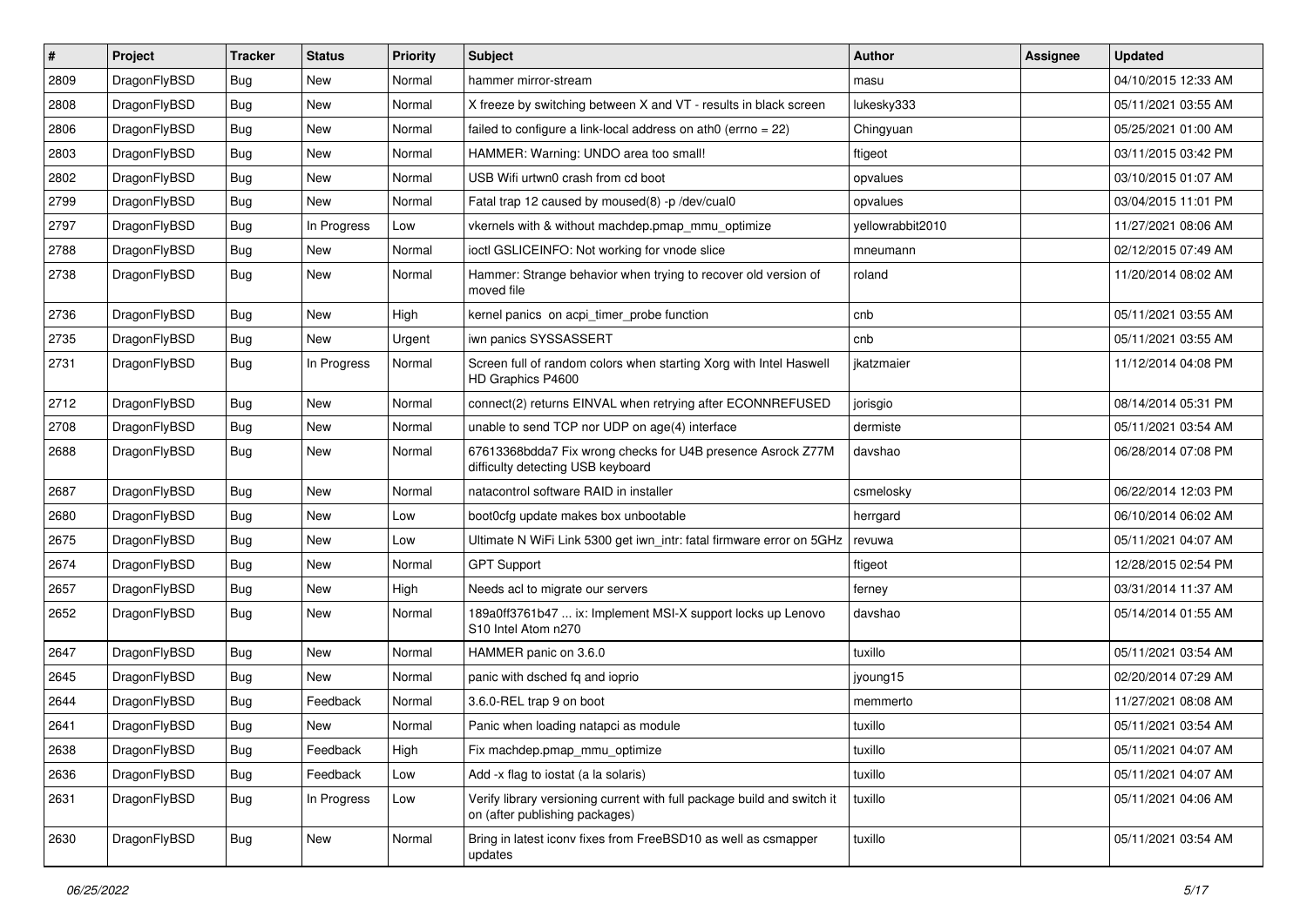| $\sharp$ | Project      | <b>Tracker</b> | <b>Status</b> | <b>Priority</b> | Subject                                                                                                                      | <b>Author</b>     | Assignee | <b>Updated</b>      |
|----------|--------------|----------------|---------------|-----------------|------------------------------------------------------------------------------------------------------------------------------|-------------------|----------|---------------------|
| 2629     | DragonFlyBSD | Bug            | <b>New</b>    | Normal          | Replace gcc44 with llvm34, clang34, and libc++                                                                               | tuxillo           |          | 06/02/2014 02:30 PM |
| 2626     | DragonFlyBSD | <b>Bug</b>     | New           | Normal          | iwn driver drops with error: "firmware error 'iwn_intr: fatal firmware<br>error""                                            | rodyaj            |          | 01/09/2014 05:50 AM |
| 2622     | DragonFlyBSD | Bug            | <b>New</b>    | Normal          | VAIO FIT15E fn keys support                                                                                                  | nonsolosoft       |          | 12/31/2013 01:31 AM |
| 2621     | DragonFlyBSD | Bug            | <b>New</b>    | Normal          | core dump using cdrom                                                                                                        | nonsolosoft       |          | 12/27/2013 12:43 AM |
| 2620     | DragonFlyBSD | Bug            | <b>New</b>    | Normal          | moused problem                                                                                                               | FilippoMo         |          | 12/20/2013 10:32 AM |
| 2619     | DragonFlyBSD | Bug            | <b>New</b>    | Normal          | DragonFly 3.6 can't be installed on a 6TB volume                                                                             | ftigeot           |          | 02/23/2014 11:55 PM |
| 2618     | DragonFlyBSD | <b>Bug</b>     | <b>New</b>    | Normal          | mouse problem on RELEASE-3_6_0                                                                                               | FilippoMo         |          | 12/20/2013 03:26 AM |
| 2617     | DragonFlyBSD | <b>Bug</b>     | Feedback      | Normal          | Possible issue with wireless mouse on 3.6 release                                                                            | FilippoMo         |          | 01/14/2015 03:42 PM |
| 2611     | DragonFlyBSD | Bug            | New           | Normal          | Change in IP address results in network not working                                                                          | phma              |          | 12/05/2013 07:55 PM |
| 2609     | DragonFlyBSD | Bug            | New           | Normal          | master: panic: assertion<br>"LWKT_TOKEN_HELD_ANY(vm_object_token(object))" failed in<br>swp pager lookup                     | thomas.nikolajsen |          | 11/28/2013 11:36 AM |
| 2604     | DragonFlyBSD | Bug            | <b>New</b>    | Normal          | dell laptop does not boot with LATEST                                                                                        | isenmann          |          | 11/20/2013 02:07 AM |
| 2598     | DragonFlyBSD | Bug            | <b>New</b>    | Normal          | i386 via USB Booting                                                                                                         | mbzadegan         |          | 10/21/2013 02:28 AM |
| 2595     | DragonFlyBSD | Bug            | <b>New</b>    | Normal          | DragonFly 3.4.3 crashes on SUN Blade X6250 with Qlogic ISP 2432<br>FC card                                                   | Turvamies         |          | 10/07/2013 11:53 AM |
| 2587     | DragonFlyBSD | <b>Bug</b>     | <b>New</b>    | Normal          | SATA DVD writer not detected by DragonFly                                                                                    | srussell          |          | 09/04/2020 08:55 AM |
| 2586     | DragonFlyBSD | <b>Bug</b>     | <b>New</b>    | Normal          | pf: "modulate" state seems problematic                                                                                       | srussell          |          | 09/25/2013 07:36 PM |
| 2569     | DragonFlyBSD | Bug            | <b>New</b>    | Normal          | ctime NFS                                                                                                                    | ferney            |          | 08/11/2013 04:35 AM |
| 2568     | DragonFlyBSD | <b>Bug</b>     | <b>New</b>    | Normal          | <b>AHCI</b> panic                                                                                                            | josepht           |          | 06/07/2013 05:52 PM |
| 2565     | DragonFlyBSD | Bug            | <b>New</b>    | Normal          | "ifconfig ix0 up" panic                                                                                                      | ltpig402a         |          | 06/03/2013 05:46 AM |
| 2557     | DragonFlyBSD | Bug            | New           | Normal          | stock 3.4.1 kernel halts during booting if dm and dm_target_crypt<br>are loaded and RAID controller is present               | phma              |          | 05/12/2013 10:38 PM |
| 2556     | DragonFlyBSD | <b>Bug</b>     | Feedback      | Normal          | DragonFly v3.5.0.81.gd3479 - Process signal weirdness                                                                        | tuxillo           |          | 12/17/2013 03:48 PM |
| 2552     | DragonFlyBSD | Bug            | <b>New</b>    | Low             | hammer recovery should indicate progress                                                                                     | phma              |          | 05/03/2013 12:13 AM |
| 2547     | DragonFlyBSD | <b>Bug</b>     | <b>New</b>    | High            | crashed while doing a dry run of pkg_rolling-replace                                                                         | phma              |          | 04/18/2013 10:40 PM |
| 2544     | DragonFlyBSD | Bug            | New           | Normal          | live DVD system boot (menu option 1) caused db> prompt on<br>PE1950                                                          | estrabd           |          | 05/11/2021 03:54 AM |
| 2535     | DragonFlyBSD | Bug            | <b>New</b>    | Normal          | Imap processes apparentit blocked on disk I/O                                                                                | ftigeot           |          | 04/02/2013 09:31 AM |
| 2531     | DragonFlyBSD | <b>Bug</b>     | New           | Normal          | camcontrol fails to disable APM                                                                                              | m.lombardi85      |          | 03/23/2013 12:28 PM |
| 2529     | DragonFlyBSD | <b>Bug</b>     | New           | Low             | Sundance network adapter is not detected and attached                                                                        | kworr             |          | 03/25/2013 02:29 AM |
| 2526     | DragonFlyBSD | <b>Bug</b>     | New           | Normal          | hammer cleanup doesn't run on first day of DST                                                                               | pavalos           |          | 10/18/2016 05:28 PM |
| 2520     | DragonFlyBSD | Bug            | New           | Normal          | panic: assertion "IS_SERIALIZED((ifp->if_serializer))" failed in<br>if_default_serialize_assert at /usr/src/sys/net/if.c:437 | ano               |          | 03/09/2013 12:14 AM |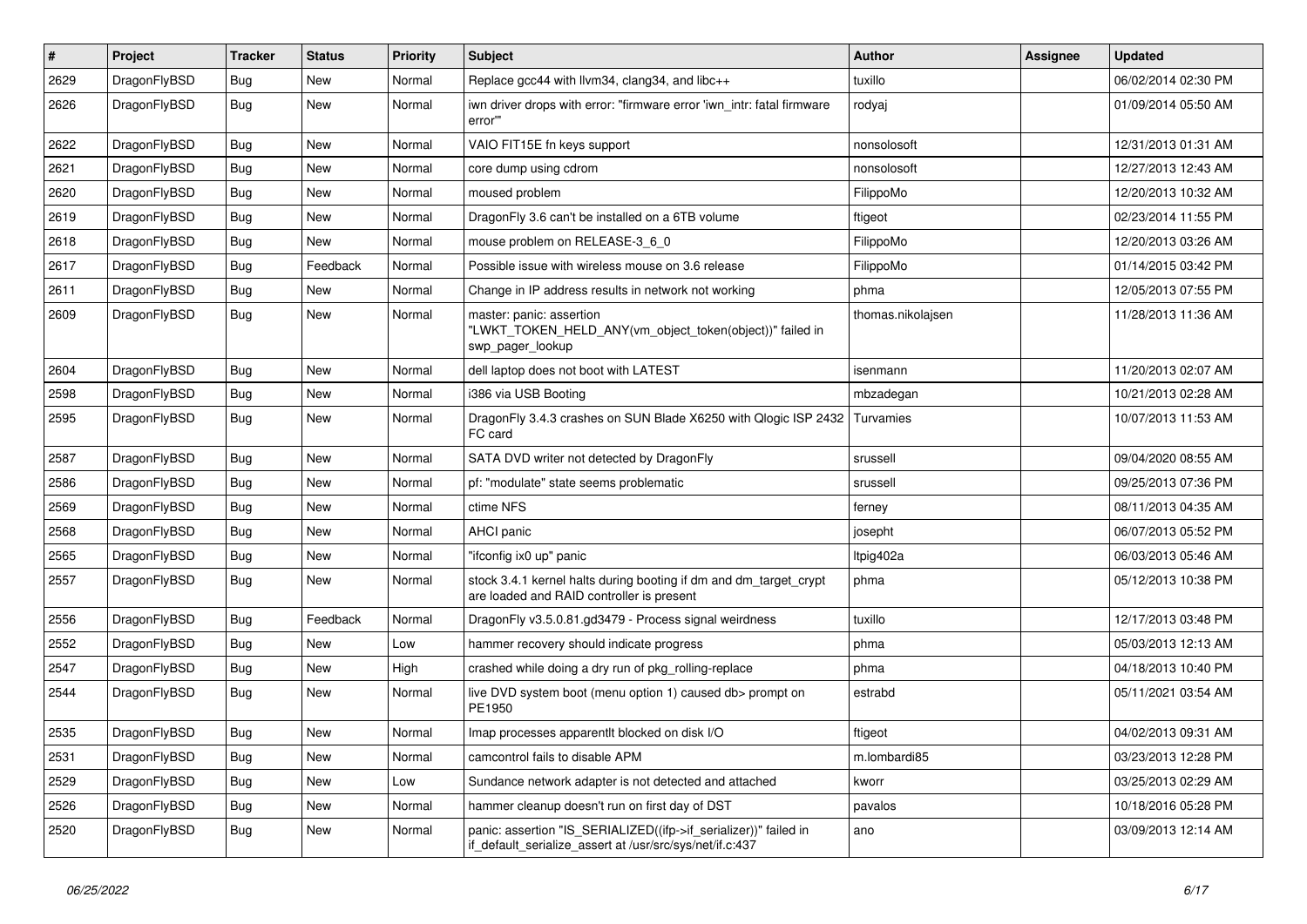| #    | Project      | <b>Tracker</b> | <b>Status</b> | <b>Priority</b> | Subject                                                                                | <b>Author</b>     | Assignee | Updated             |
|------|--------------|----------------|---------------|-----------------|----------------------------------------------------------------------------------------|-------------------|----------|---------------------|
| 2509 | DragonFlyBSD | Bug            | <b>New</b>    | Normal          | Redefinition of DIRBLKSIZ in restore(8)                                                | swildner          |          | 06/04/2022 04:40 AM |
| 2499 | DragonFlyBSD | <b>Bug</b>     | In Progress   | Urgent          | DRAGONFLY_3_2 lockd not responding correctly                                           | Nerzhul           |          | 01/22/2013 12:47 PM |
| 2498 | DragonFlyBSD | Bug            | New           | Normal          | DFBSD v3.2.2-RELEASE - LIST_FIRST(&bp->b_dep) == NULL"<br>failed in vfs_vmio_release   | tuxillo           |          | 05/31/2022 04:09 PM |
| 2495 | DragonFlyBSD | <b>Bug</b>     | New           | High            | DFBSD v3.3.0.960.g553fe7 - ocnt != 0" failed in<br>prop_object_release                 | tuxillo           |          | 05/31/2022 04:08 PM |
| 2493 | DragonFlyBSD | Bug            | <b>New</b>    | Normal          | vidcontrol: invalid video mode name                                                    | Svarov            |          | 01/24/2013 09:55 AM |
| 2490 | DragonFlyBSD | Bug            | New           | Normal          | nmalloc should color addresses to avoid cache bank conflictsw                          | vsrinivas         |          | 06/10/2014 05:51 AM |
| 2489 | DragonFlyBSD | Bug            | New           | Normal          | nmalloc doesn't cache VA for allocations > 8KB                                         | vsrinivas         |          | 06/10/2014 05:51 AM |
| 2473 | DragonFlyBSD | <b>Bug</b>     | New           | Normal          | Kernel crash when trying to up the wpi0 device (Dfly<br>v3.3.0.758.g47388-DEVELOPMENT) | tomaz             |          | 02/24/2014 08:50 AM |
| 2459 | DragonFlyBSD | Bug            | Feedback      | Normal          | apic problems with HP Probook 4510s                                                    | thowe             |          | 11/27/2021 08:22 AM |
| 2453 | DragonFlyBSD | Bug            | <b>New</b>    | Normal          | panic: assertion "gd->gd_spinlocks == 0" failed                                        | Johannes.Hofmann  |          | 11/12/2012 12:54 PM |
| 2444 | DragonFlyBSD | Bug            | <b>New</b>    | Normal          | Crash during Hammer overnight cleanup                                                  | justin            |          | 11/04/2012 07:58 AM |
| 2436 | DragonFlyBSD | Bug            | New           | Normal          | panic: assertion "lp->lwp_qcpu == dd->cpuid" failed in<br>dfly_acquire_curproc         | thomas.nikolajsen |          | 01/23/2013 11:07 AM |
| 2434 | DragonFlyBSD | Bug            | <b>New</b>    | Normal          | BTX Halted - Boot fails on USB/GUI                                                     | lucmv             |          | 10/17/2012 08:12 PM |
| 2430 | DragonFlyBSD | Bug            | <b>New</b>    | Normal          | Alternate Password Hash method                                                         | robin.carey1      |          | 10/07/2012 06:28 AM |
| 2423 | DragonFlyBSD | Bug            | New           | Urgent          | After multiple panics/locks, hitting KKASSERT in<br>hammer init cursor                 | rumcic            |          | 09/18/2012 02:28 AM |
| 2421 | DragonFlyBSD | Bug            | <b>New</b>    | High            | Kernel panic: vm_fault: page 0xc0f70000 not busy!                                      | lentferj          |          | 10/03/2012 08:16 AM |
| 2414 | DragonFlyBSD | Bug            | In Progress   | Normal          | Lenovo S10 acpi freeze (not new)                                                       | davshao           |          | 05/11/2021 04:13 AM |
| 2412 | DragonFlyBSD | Bug            | <b>New</b>    | Normal          | wlan0 fails to get address via dhclient                                                | nonsolosoft       |          | 08/30/2012 05:55 AM |
| 2403 | DragonFlyBSD | Bug            | New           | Low             | newfs -E doesn't handle /dev/serno device names properly                               | ftigeot           |          | 08/17/2012 05:07 AM |
| 2396 | DragonFlyBSD | <b>Bug</b>     | Feedback      | High            | Latest 3.1 development version core dumps while destroying master<br><b>PFS</b>        | sgeorge           |          | 01/23/2013 04:10 PM |
| 2389 | DragonFlyBSD | Bug            | <b>New</b>    | Normal          | computer crashed while listing processes                                               | phma              |          | 06/18/2012 02:49 PM |
| 2387 | DragonFlyBSD | <b>Bug</b>     | New           | Normal          | hammer ignores -t during dedup                                                         | phma              |          | 06/17/2012 12:30 PM |
| 2371 | DragonFlyBSD | <b>Bug</b>     | New           | Normal          | Timezone problem with America/Sao_Paulo                                                | raitech           |          | 05/17/2012 01:42 PM |
| 2369 | DragonFlyBSD | Bug            | <b>New</b>    | Normal          | panic: Bad link elm 0xffffffe07edf6068 next->prev != elm                               | jaydg             |          | 08/15/2012 03:04 AM |
| 2360 | DragonFlyBSD | <b>Bug</b>     | In Progress   | Normal          | Wishlist: virtio driver import                                                         | vsrinivas         |          | 06/04/2022 04:16 AM |
| 2351 | DragonFlyBSD | <b>Bug</b>     | In Progress   | Normal          | DFBSD v3.1.0.579.g44ccf - Stuck during startup, random freezes                         | tuxillo           |          | 04/24/2012 08:21 AM |
| 2347 | DragonFlyBSD | <b>Bug</b>     | Feedback      | High            | Hammer PFSes destroy does not give back full space allocated to<br><b>PFS</b>          | sgeorge           |          | 07/19/2012 01:11 AM |
| 2345 | DragonFlyBSD | <b>Bug</b>     | In Progress   | Normal          | DFBSD v3.1.0.457.gd679f - NFS panic on diskless station                                | tuxillo           |          | 04/07/2012 05:22 PM |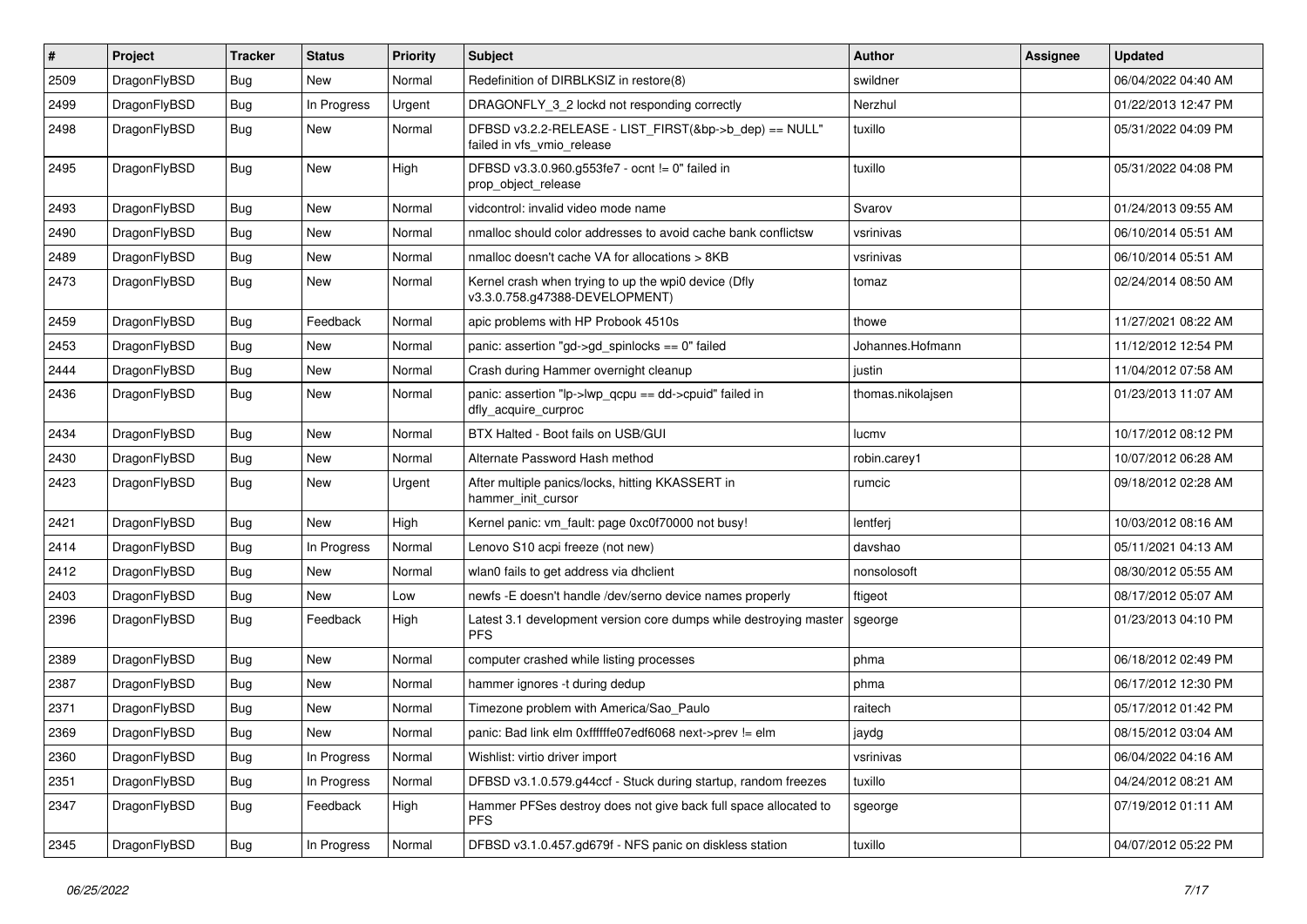| $\pmb{\#}$ | Project      | <b>Tracker</b> | <b>Status</b> | <b>Priority</b> | Subject                                                                                                    | <b>Author</b>     | <b>Assignee</b> | <b>Updated</b>      |
|------------|--------------|----------------|---------------|-----------------|------------------------------------------------------------------------------------------------------------|-------------------|-----------------|---------------------|
| 2331       | DragonFlyBSD | Bug            | New           | Normal          | reading mouse mode from unopen file descriptor hangs mouse<br>driver                                       | phma              |                 | 03/14/2012 09:43 AM |
| 2329       | DragonFlyBSD | <b>Bug</b>     | <b>New</b>    | Normal          | ibm x3550 & acpi                                                                                           | ano               |                 | 06/03/2014 11:37 AM |
| 2324       | DragonFlyBSD | Bug            | <b>New</b>    | Normal          | natacotrol support > 2TB not working even after the ftigeot patch                                          | zenny             |                 | 03/03/2012 01:00 AM |
| 2319       | DragonFlyBSD | Bug            | <b>New</b>    | Normal          | crypt/passwd forward compat                                                                                | c.turner1         |                 | 02/28/2012 12:39 PM |
| 2316       | DragonFlyBSD | Bug            | New           | Normal          | Ungraceful invalid password handling for adding a new user in the<br>installer                             | rune              |                 | 04/27/2012 11:23 PM |
| 2311       | DragonFlyBSD | <b>Bug</b>     | <b>New</b>    | Normal          | Xorg crash having something to do with drm                                                                 | phma              |                 | 02/22/2012 09:59 AM |
| 2308       | DragonFlyBSD | Bug            | New           | Normal          | System freeze when unloading snd_hda                                                                       | jaydg             |                 | 02/19/2012 07:15 AM |
| 2306       | DragonFlyBSD | Bug            | New           | Normal          | a crash starts the kernel debugger in text mode, but just reboots in X                                     | phma              |                 | 02/11/2012 08:02 PM |
| 2297       | DragonFlyBSD | Bug            | New           | Normal          | strange NFS (client) error messages / problems                                                             | Anonymous         |                 | 02/19/2012 02:59 PM |
| 2296       | DragonFlyBSD | Bug            | In Progress   | High            | panic: assertion "m->wire_count > 0" failed                                                                | thomas.nikolajsen |                 | 08/30/2012 06:09 AM |
| 2292       | DragonFlyBSD | Bug            | New           | Normal          | re interface with jumbo frames (mtu larger than 1500) hangs after<br>some traffic                          | Anonymous         |                 | 01/31/2012 12:11 AM |
| 2288       | DragonFlyBSD | Bug            | Feedback      | Normal          | Random IO performance loss introduced since January 1st                                                    | lentferj          |                 | 01/23/2013 04:21 PM |
| 2287       | DragonFlyBSD | Bug            | <b>New</b>    | Normal          | HAMMER(ROOT) Illegal UNDO TAIL signature at<br>300000001967c000                                            | y0n3t4n1          |                 | 11/07/2018 01:22 AM |
| 2283       | DragonFlyBSD | Bug            | New           | Normal          | DFBSD DragonFly v2.13.0.957.g4f459 - pmap_release: page<br>should already be gone 0xc27120bc               | tuxillo           |                 | 01/23/2012 03:03 AM |
| 2282       | DragonFlyBSD | Bug            | In Progress   | Normal          | gdb segfaults with certain corefiles                                                                       | tuxillo           |                 | 01/18/2012 04:40 PM |
| 2254       | DragonFlyBSD | Bug            | <b>New</b>    | Normal          | panic: assertion "ref < &td->td_toks_end" failed in lwkt_gettoken at<br>/usr/src/sys/kern/lwkt_token.c:588 | eocallaghan       |                 | 12/05/2011 10:21 PM |
| 2250       | DragonFlyBSD | Bug            | <b>New</b>    | Normal          | Kernel panic                                                                                               | adamk             |                 | 11/23/2018 01:10 AM |
| 2248       | DragonFlyBSD | Bug            | <b>New</b>    | Normal          | sysctl panic                                                                                               | pavalos           |                 | 11/23/2011 06:23 PM |
| 2245       | DragonFlyBSD | Bug            | <b>New</b>    | Normal          | panic: assertion "ref < &td->td_toks_end" failed in lwkt_gettoken at<br>/usr/src/sys/kern/lwkt_token.c:588 | juanfra684        |                 | 11/22/2011 07:41 PM |
| 2224       | DragonFlyBSD | <b>Bug</b>     | <b>New</b>    | Normal          | v2.13.0.291.gaa7ec - Panic on fq while installing world                                                    | tuxillo           |                 | 11/18/2011 01:40 AM |
| 2210       | DragonFlyBSD | Bug            | <b>New</b>    | Normal          | Bugtracker cannot assign default project for new users                                                     | ahuete.devel      |                 | 11/17/2011 11:30 AM |
| 2199       | DragonFlyBSD | Bug            | New           | Normal          | screen segfaults if utmpx isn't present                                                                    | pavalos           |                 | 11/15/2011 10:52 PM |
| 2182       | DragonFlyBSD | <b>Bug</b>     | New           | Normal          | if msk PHY FIFO underrun/overflow                                                                          | nonsolosoft       |                 | 09/03/2012 06:39 AM |
| 2171       | DragonFlyBSD | <b>Bug</b>     | New           | Normal          | DFBSD v2.13.0.151.gdc8442 - panic: assertion "(*ptep &<br>$(PG_MANAGED PG_V)) == PG_V"$                    | tuxillo           |                 | 11/04/2011 05:06 PM |
| 2167       | DragonFlyBSD | <b>Bug</b>     | New           | Normal          | shutdown/reboot fails after uptime msg                                                                     | marino            |                 | 11/28/2011 03:01 AM |
| 2166       | DragonFlyBSD | Bug            | New           | Normal          | DFBSD v2.13.0.109.g05b9d - Strange lockups                                                                 | tuxillo           |                 | 10/29/2011 11:20 AM |
| 2164       | DragonFlyBSD | Bug            | New           | Normal          | panic on reboot from usb.                                                                                  | eocallaghan       |                 | 10/27/2011 09:29 AM |
| 2161       | DragonFlyBSD | Bug            | New           | Normal          | Outdated xorg.conf file gets installed into etc and screws up mouse                                        | eocallaghan       |                 | 10/27/2011 01:51 PM |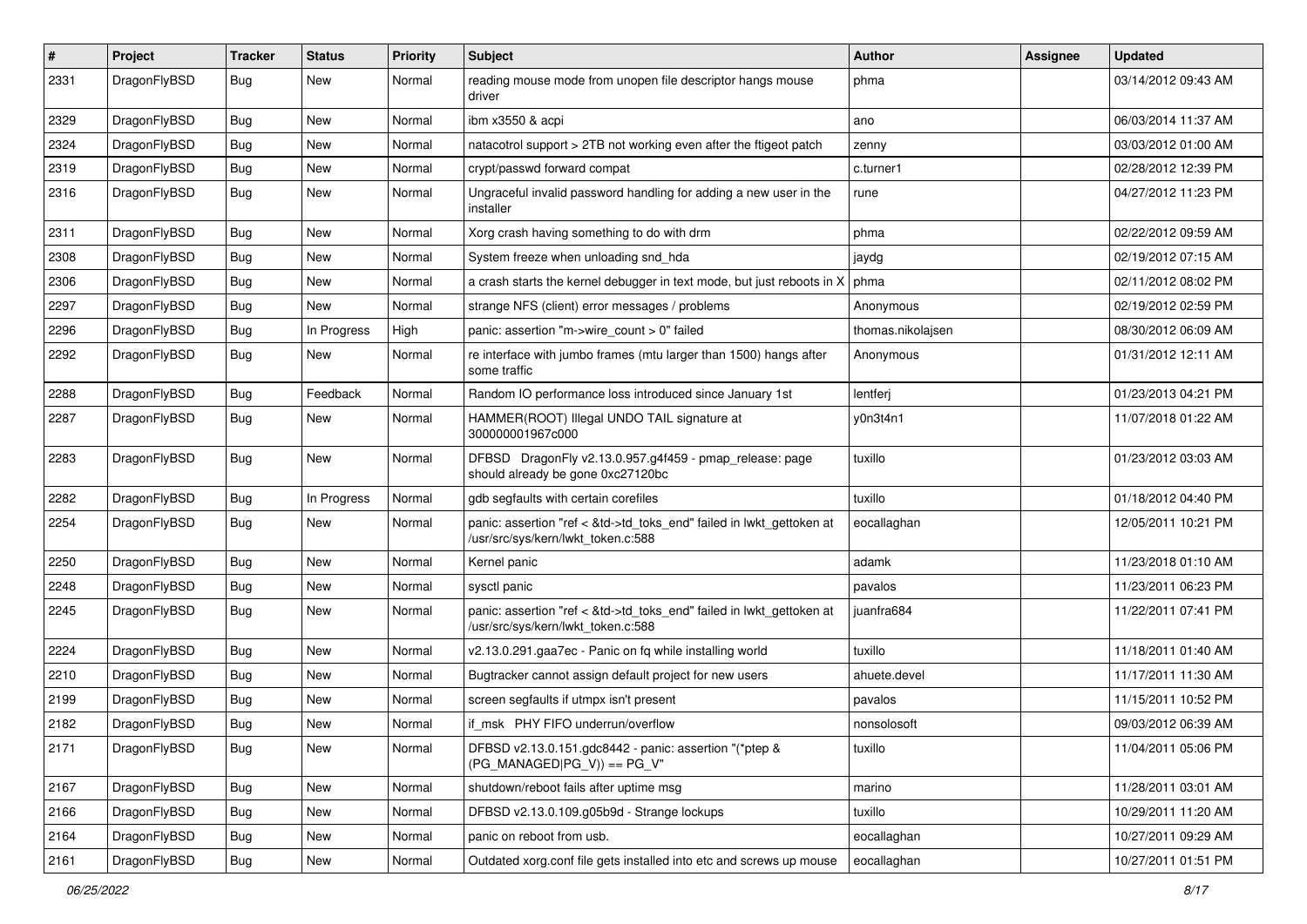| $\vert$ # | Project      | <b>Tracker</b> | <b>Status</b> | <b>Priority</b> | Subject                                                                                    | <b>Author</b> | Assignee | <b>Updated</b>      |
|-----------|--------------|----------------|---------------|-----------------|--------------------------------------------------------------------------------------------|---------------|----------|---------------------|
| 2158      | DragonFlyBSD | Bug            | <b>New</b>    | Normal          | iwn panics with assertion on boot.                                                         | eocallaghan   |          | 10/24/2011 04:13 PM |
| 2154      | DragonFlyBSD | Bug            | <b>New</b>    | Normal          | vkernel copyout() doesn't return EFAULT on error                                           | vsrinivas     |          | 10/20/2011 03:53 AM |
| 2153      | DragonFlyBSD | Bug            | New           | Normal          | Too many unuseful warnings at boot                                                         | juanfra684    |          | 10/18/2011 10:16 PM |
| 2141      | DragonFlyBSD | Bug            | <b>New</b>    | Urgent          | loader and/or documentation broken                                                         | sjg           |          | 01/20/2012 10:51 AM |
| 2140      | DragonFlyBSD | Bug            | <b>New</b>    | High            | hammer_io_delallocate panic with 'duplicate entry' message                                 | ttw           |          | 10/07/2011 12:22 PM |
| 2138      | DragonFlyBSD | Bug            | New           | Normal          | > 100% CPU usage                                                                           | robin.carey1  |          | 09/26/2011 12:20 PM |
| 2136      | DragonFlyBSD | Bug            | New           | Normal          | socketpair() doesn't free file descriptors on copyout failure                              | vsrinivas     |          | 04/05/2013 09:13 AM |
| 2129      | DragonFlyBSD | Bug            | <b>New</b>    | Normal          | DFBSD v2.11.0.661.gf9438 i386 - panic: lockmgr thrd sleep                                  | tuxillo       |          | 09/05/2011 09:49 AM |
| 2125      | DragonFlyBSD | Bug            | <b>New</b>    | Normal          | Weird garbage in dmesg                                                                     | herrgard      |          | 08/30/2011 08:04 PM |
| 2124      | DragonFlyBSD | Bug            | <b>New</b>    | Normal          | getty repeating too quickly on port /dev/ttyv0                                             | sgeorge.ml    |          | 09/01/2011 04:28 AM |
| 2123      | DragonFlyBSD | Bug            | New           | Normal          | hammer is losing files                                                                     | schmir        |          | 08/30/2011 07:56 PM |
| 2117      | DragonFlyBSD | Bug            | <b>New</b>    | High            | ACPI and/or bce(4) problem with 2.11.0.673.g0d557 on HP DL380<br>G <sub>6</sub>            | pauska        |          | 08/22/2011 10:15 AM |
| 2115      | DragonFlyBSD | Bug            | <b>New</b>    | Normal          | [msk] system freeze after receive some paquet                                              | bsdsx         |          | 08/22/2011 10:22 AM |
| 2107      | DragonFlyBSD | Bug            | <b>New</b>    | Normal          | 2.10.1 sata dvd drive issue                                                                | ausppc        |          | 07/31/2011 08:41 PM |
| 2104      | DragonFlyBSD | Bug            | New           | Normal          | network configuration seg. fault on install CD                                             | navratil      |          | 07/26/2011 07:55 AM |
| 2099      | DragonFlyBSD | Bug            | New           | Normal          | page fault panic in vm system                                                              | pavalos       |          | 07/10/2011 08:51 AM |
| 2095      | DragonFlyBSD | Bug            | <b>New</b>    | Low             | Running installer post-install: Unsupported DFUI transport "                               | greenrd       |          | 06/26/2011 09:20 AM |
| 2094      | DragonFlyBSD | Bug            | New           | Normal          | Segfault when gdb printing backtrace from core dump                                        | greenrd       |          | 06/25/2011 04:14 PM |
| 2090      | DragonFlyBSD | Bug            | Feedback      | Normal          | snd_hda does not support headphone automute                                                | justin        |          | 03/29/2012 08:03 PM |
| 2085      | DragonFlyBSD | Bug            | New           | Normal          | panic: assertion: (m->flags & PG_MAPPED) == 0 in<br>vm_page_free_toq                       | vsrinivas     |          | 06/10/2011 07:48 AM |
| 2084      | DragonFlyBSD | Bug            | <b>New</b>    | Normal          | DFBSD v2.11.0.242.g4d317 - panic: zone: entry not free                                     | tuxillo       |          | 07/03/2012 01:23 AM |
| 2082      | DragonFlyBSD | Bug            | New           | Normal          | dfbsd 2.10.1 amd64 - mc port build error with 'bmake bin-install'                          | sun-doctor    |          | 05/25/2011 07:18 PM |
| 2081      | DragonFlyBSD | Bug            | Feedback      | Normal          | Panic on device "detach" / "failure"                                                       | vsrinivas     |          | 02/29/2012 07:11 AM |
| 2080      | DragonFlyBSD | Bug            | New           | Normal          | panic: lockmgr thrd_sleep: called from interrupt, ipi, or hard code<br>section             | rumcic        |          | 05/30/2011 05:06 PM |
| 2078      | DragonFlyBSD | Bug            | New           | Normal          | DFBSD i386 v2.11.0.201.g3ed2f - Panic during installworld into a<br>vn0 device             | tuxillo       |          | 05/19/2011 07:50 PM |
| 2077      | DragonFlyBSD | <b>Bug</b>     | New           | Normal          | USB devices conflicting                                                                    | srussell      |          | 05/17/2011 05:12 PM |
| 2075      | DragonFlyBSD | Bug            | New           | Normal          | pflogd on x86_64                                                                           | fanch         |          | 05/16/2011 04:04 PM |
| 2072      | DragonFlyBSD | Bug            | New           | Normal          | Fatal trap 12: stopped at lwkt_send_ipiq3                                                  | rumcic        |          | 05/17/2011 04:12 AM |
| 2071      | DragonFlyBSD | Bug            | New           | High            | Panic on assertion: (int)(flg->seq - seq) > 0 in hammer_flusher_flush<br>after inode error | vsrinivas     |          | 06/12/2011 07:59 AM |
| 2067      | DragonFlyBSD | <b>Bug</b>     | New           | Normal          | sound/pcm: "play interrupt timeout, channel dead"                                          | matthiasr     |          | 05/11/2021 03:55 AM |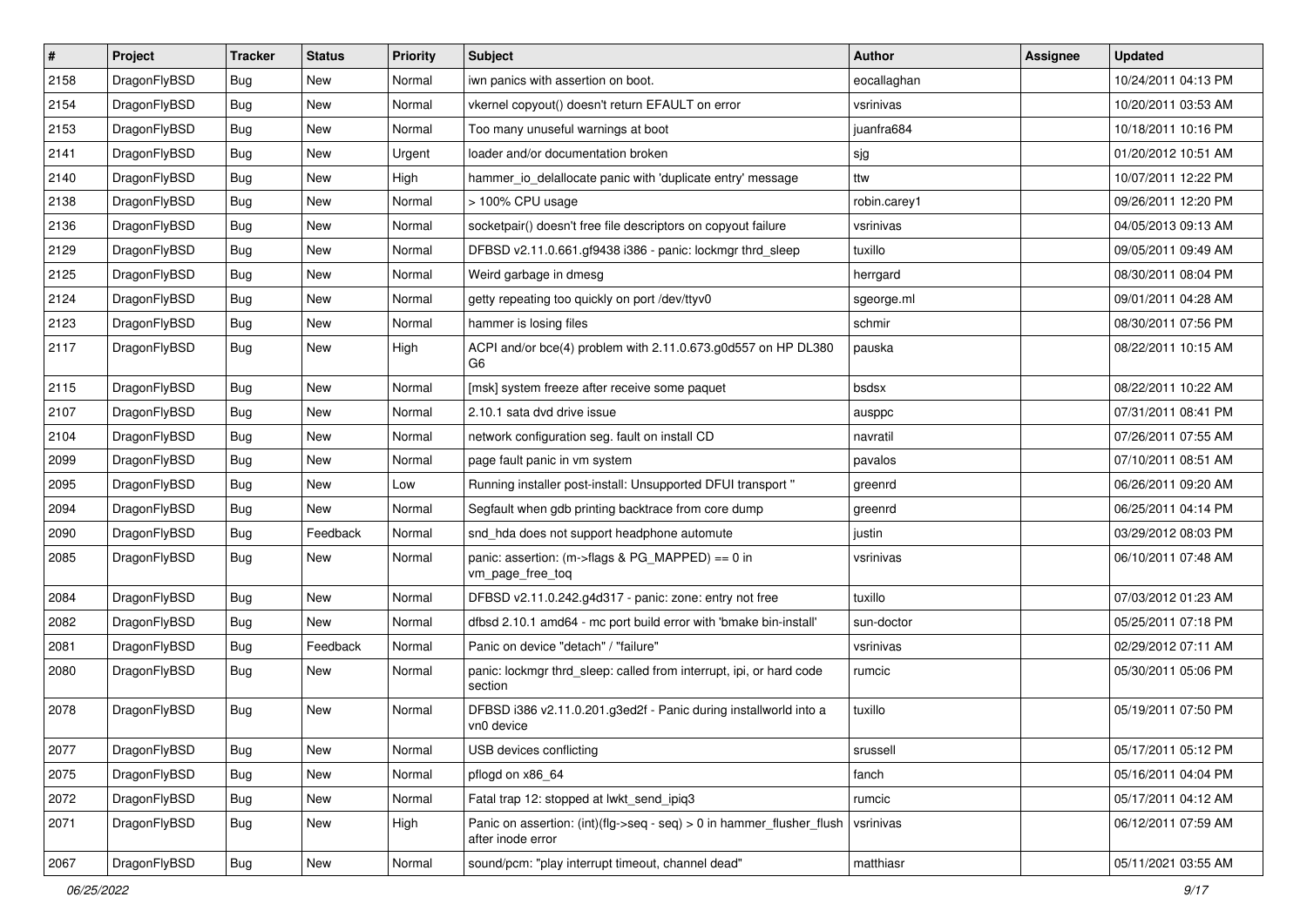| $\sharp$ | Project      | <b>Tracker</b> | <b>Status</b> | <b>Priority</b> | Subject                                                                                                                                                                                           | Author             | Assignee | <b>Updated</b>      |
|----------|--------------|----------------|---------------|-----------------|---------------------------------------------------------------------------------------------------------------------------------------------------------------------------------------------------|--------------------|----------|---------------------|
| 2061     | DragonFlyBSD | <b>Bug</b>     | <b>New</b>    | Normal          | USB keyboard boot panic                                                                                                                                                                           | sjg                |          | 05/04/2012 12:20 AM |
| 2055     | DragonFlyBSD | Bug            | <b>New</b>    | Normal          | $ssh + IPV6 + bridge \Rightarrow connection freezes$                                                                                                                                              | steve              |          | 04/24/2011 07:13 PM |
| 2052     | DragonFlyBSD | <b>Bug</b>     | New           | Normal          | Kernel panic: CPU APIC ID out of range                                                                                                                                                            | Anonymous          |          | 05/02/2011 11:06 AM |
| 2051     | DragonFlyBSD | <b>Bug</b>     | New           | Normal          | No ipv6 lan route entry created on 2.10                                                                                                                                                           | ftigeot            |          | 04/21/2011 10:37 AM |
| 2048     | DragonFlyBSD | Bug            | <b>New</b>    | Normal          | panic: ffs_sync: rofs mod                                                                                                                                                                         | pavalos            |          | 04/12/2011 05:45 AM |
| 2045     | DragonFlyBSD | <b>Bug</b>     | <b>New</b>    | Normal          | ral(4): Fatal trap 12: page fault while in kernel mode (two panics)                                                                                                                               | herrgard           |          | 11/03/2011 05:34 PM |
| 2042     | DragonFlyBSD | <b>Bug</b>     | New           | Normal          | kernel panic, when run boot0cfg                                                                                                                                                                   | sepherosa          |          | 05/31/2022 03:01 PM |
| 2020     | DragonFlyBSD | <b>Bug</b>     | New           | Low             | Port brcm80211 driver from Linux to DragonFly BSD                                                                                                                                                 | studer             |          | 03/05/2011 10:54 PM |
| 2013     | DragonFlyBSD | Bug            | In Progress   | Normal          | oversized DMA request loop                                                                                                                                                                        | josepht            |          | 05/11/2021 04:06 AM |
| 2008     | DragonFlyBSD | Bug            | <b>New</b>    | Normal          | lwkt_setcpu_remote: td->td_flags 00800621 console flood                                                                                                                                           | pavalos            |          | 03/06/2011 09:37 PM |
| 2004     | DragonFlyBSD | Bug            | New           | Normal          | LWKT WAIT IPIQ panic                                                                                                                                                                              | steve              |          | 03/08/2011 05:46 PM |
| 1990     | DragonFlyBSD | Bug            | <b>New</b>    | Normal          | /mnt too large to mount                                                                                                                                                                           | peur.neu           |          | 02/16/2011 11:24 PM |
| 1984     | DragonFlyBSD | Bug            | <b>New</b>    | Normal          | hammer mount fails after crash - HAMMER: FIFO record bad head<br>signature                                                                                                                        | thomas.nikolajsen  |          | 03/08/2011 06:57 PM |
| 1982     | DragonFlyBSD | Bug            | New           | Low             | There is no linuxulator on x86-64                                                                                                                                                                 | herrgard           |          | 05/31/2022 02:25 PM |
| 1975     | DragonFlyBSD | Bug            | <b>New</b>    | Normal          | Applications seg fault in select() and poll()                                                                                                                                                     | rumcic             |          | 05/31/2022 02:58 PM |
| 1961     | DragonFlyBSD | Bug            | <b>New</b>    | Normal          | Can't create dump from DDB                                                                                                                                                                        | shamaz             |          | 01/29/2011 09:02 PM |
| 1959     | DragonFlyBSD | Bug            | New           | Normal          | DFBSD v2.9.1.422.gc98f2 - Panic during boot - IPv6 and PF                                                                                                                                         | tuxillo            |          | 01/13/2011 03:37 AM |
| 1951     | DragonFlyBSD | Bug            | New           | Normal          | dma_timeouts at phyaddr on a good hdd                                                                                                                                                             | peur.neu           |          | 01/04/2011 07:12 AM |
| 1949     | DragonFlyBSD | Bug            | New           | Normal          | iwn panic                                                                                                                                                                                         | pavalos            |          | 01/30/2011 03:21 AM |
| 1947     | DragonFlyBSD | Bug            | New           | Low             | GA-880GM-UD2H (rev. 1.3) AHCI fails to detect disks at the end of<br>the RAID controller                                                                                                          | eocallaghan        |          | 11/27/2021 08:46 AM |
| 1944     | DragonFlyBSD | <b>Bug</b>     | New           | Normal          | panic: backing_object 0xdea7b258 was somehow re-referenced<br>during collapse!                                                                                                                    | sepherosa          |          | 12/27/2010 02:06 AM |
| 1943     | DragonFlyBSD | Bug            | <b>New</b>    | Normal          | hammer assertion panic                                                                                                                                                                            | peter              |          | 12/27/2010 12:45 AM |
| 1942     | DragonFlyBSD | Bug            | <b>New</b>    | Normal          | locking against myself in getcacheblk()?                                                                                                                                                          | qhwt.dfly          |          | 05/31/2022 02:15 PM |
| 1941     | DragonFlyBSD | Bug            | <b>New</b>    | Normal          | wlan config crash                                                                                                                                                                                 | abandon.every.hope |          | 12/24/2010 07:54 PM |
| 1939     | DragonFlyBSD | Bug            | New           | Normal          | Panic on nightly build and stress test box                                                                                                                                                        | lentferj           |          | 12/18/2010 08:41 AM |
| 1935     | DragonFlyBSD | Bug            | <b>New</b>    | Normal          | mouse does not work after switching between x and console                                                                                                                                         | shamaz             |          | 12/13/2010 10:06 AM |
| 1923     | DragonFlyBSD | Bug            | <b>New</b>    | Normal          | Abysmal NFS performance with IPv6                                                                                                                                                                 | ftigeot            |          | 12/05/2010 09:34 PM |
| 1920     | DragonFlyBSD | <b>Bug</b>     | New           | High            | system hangs                                                                                                                                                                                      | zhtw               |          | 11/22/2010 08:59 AM |
| 1917     | DragonFlyBSD | Bug            | <b>New</b>    | Normal          | panic: assertion: (RB_EMPTY(&ip->rec_tree) && (ip->flags &<br>HAMMER_INODE_XDIRTY) == 0)    (!RB_EMPTY(&ip->rec_tree)<br>&& (ip->flags & HAMMER INODE XDIRTY) != 0) in<br>hammer flush inode done | qhwt.dfly          |          | 11/24/2010 03:23 AM |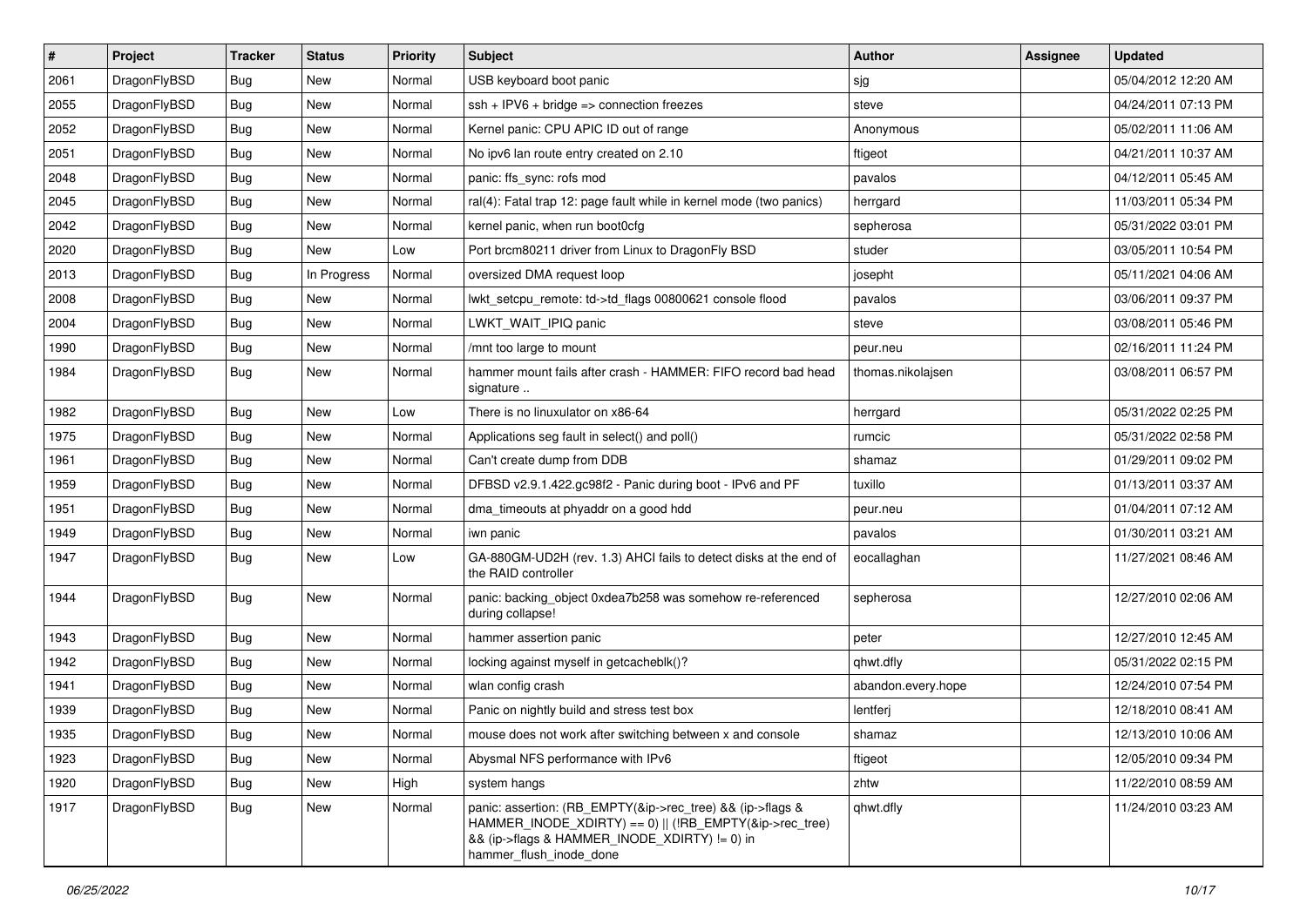| $\sharp$ | Project      | <b>Tracker</b> | <b>Status</b> | <b>Priority</b> | <b>Subject</b>                                                                            | Author           | Assignee | <b>Updated</b>      |
|----------|--------------|----------------|---------------|-----------------|-------------------------------------------------------------------------------------------|------------------|----------|---------------------|
| 1916     | DragonFlyBSD | Bug            | <b>New</b>    | Normal          | Constant crashes on x86_64 with UFS                                                       | lentferj         |          | 11/21/2010 07:40 PM |
| 1913     | DragonFlyBSD | <b>Bug</b>     | <b>New</b>    | Normal          | panic: assertion: ip->flush_state != HAMMER_FST_FLUSH in<br>hammer flush inode core       | swildner         |          | 11/20/2010 05:27 PM |
| 1907     | DragonFlyBSD | Bug            | <b>New</b>    | Normal          | Hammer crash in hammer_flusher_flush()                                                    | swildner         |          | 11/11/2010 05:07 AM |
| 1899     | DragonFlyBSD | Bug            | New           | Normal          | Keyboard doesn't work                                                                     | fransm           |          | 05/15/2022 03:32 PM |
| 1884     | DragonFlyBSD | Bug            | <b>New</b>    | Normal          | System completely freezes while listening music (devbuf: malloc<br>limit exceeded)        | shamaz           |          | 01/24/2011 05:00 PM |
| 1882     | DragonFlyBSD | Bug            | New           | Low             | Idea for handling new USB vendor/device codes                                             | bmk              |          | 10/20/2010 12:15 PM |
| 1877     | DragonFlyBSD | Bug            | New           | Normal          | Freeze during 1st hammer cleanup after new install                                        | elekktretterr    |          | 05/15/2022 11:43 AM |
| 1874     | DragonFlyBSD | Bug            | <b>New</b>    | Normal          | mpd listening on all IPs, accepting only on one                                           | rumcic           |          | 05/08/2011 01:01 PM |
| 1873     | DragonFlyBSD | Bug            | New           | Normal          | Panic upon usb mouse detach and reattaching                                               | rumcic           |          | 02/01/2011 09:53 AM |
| 1867     | DragonFlyBSD | Bug            | New           | Normal          | it(4) motherboard and fan problems                                                        | tuxillo          |          | 07/08/2011 10:48 AM |
| 1861     | DragonFlyBSD | Bug            | New           | Normal          | panic via kprintf (lockmgr called in a hard section)                                      | vsrinivas        |          | 10/11/2010 12:56 AM |
| 1860     | DragonFlyBSD | Bug            | Feedback      | Normal          | Panic while creating UFS fs on vn(4) for initrd                                           | matthias         |          | 02/29/2012 07:16 AM |
| 1850     | DragonFlyBSD | Bug            | <b>New</b>    | Normal          | volume-add on hammer root fs panic                                                        | Johannes.Hofmann |          | 04/18/2019 04:27 AM |
| 1836     | DragonFlyBSD | Bug            | New           | Normal          | Incorrect TCP checksum show up in tcpdump                                                 | robgar1          |          | 05/15/2022 11:22 AM |
| 1826     | DragonFlyBSD | Bug            | New           | Normal          | panic during boot: assertion so->so_port  in tcp_input                                    | ftigeot          |          | 05/15/2022 11:05 AM |
| 1824     | DragonFlyBSD | Bug            | Feedback      | Normal          | kernel panic, x86, 2.7.3.859.ge5104                                                       | akirchhoff135014 |          | 03/10/2013 07:49 AM |
| 1818     | DragonFlyBSD | Bug            | <b>New</b>    | Normal          | panic: Bad tailg NEXT (kqueue issue ?)                                                    | ftigeot          |          | 05/15/2022 11:40 AM |
| 1786     | DragonFlyBSD | Bug            | <b>New</b>    | Normal          | Calling NULL function pointer initiates panic loop                                        | sjg              |          | 10/11/2010 05:28 PM |
| 1774     | DragonFlyBSD | Bug            | New           | Normal          | New IP header cleanup branch available for testing                                        | dillon           |          | 05/15/2022 10:59 AM |
| 1749     | DragonFlyBSD | Bug            | In Progress   | Normal          | HAMMER fsstress panic in hammer_flush_inode_core<br>'ip->flush_state != HAMMER_FST_FLUSH' | vsrinivas        |          | 05/11/2021 04:06 AM |
| 1745     | DragonFlyBSD | Bug            | Feedback      | Normal          | kmalloc panic                                                                             | josepht          |          | 05/11/2021 04:05 AM |
| 1744     | DragonFlyBSD | Bug            | In Progress   | Normal          | HAMMER fsstress panic in hammer_setup_child_callback                                      | vsrinivas        |          | 05/11/2021 04:05 AM |
| 1727     | DragonFlyBSD | Bug            | Feedback      | Normal          | CD boot panic (2.6.1) (usb?)                                                              | kiril            |          | 05/15/2022 05:10 AM |
| 1718     | DragonFlyBSD | Bug            | Feedback      | Normal          | IDE disk drive not detected by x86_64 2.6.1 Live CD                                       | bcox             |          | 11/27/2021 08:25 AM |
| 1717     | DragonFlyBSD | Bug            | Feedback      | Normal          | HAMMER panic in hammer_cursor_down()                                                      | josepht1         |          | 05/11/2021 04:05 AM |
| 1695     | DragonFlyBSD | Bug            | New           | Normal          | NFS-related system breakdown                                                              | Anonymous        |          | 04/10/2014 12:35 AM |
| 1672     | DragonFlyBSD | <b>Bug</b>     | Feedback      | Normal          | panic (trap 12) around btree_search() in 2.4.1-RELEASE                                    | floid            |          | 01/19/2015 03:36 AM |
| 1669     | DragonFlyBSD | <b>Bug</b>     | In Progress   | Normal          | Drive wont open using button                                                              | elekktretterr    |          | 02/29/2012 12:05 PM |
| 1668     | DragonFlyBSD | Bug            | Feedback      | Normal          | Power button not working                                                                  | elekktretterr    |          | 03/10/2013 06:22 AM |
| 1661     | DragonFlyBSD | <b>Bug</b>     | In Progress   | Normal          | panic on password entry mount smb filesystem                                              | vsrinivas        |          | 11/27/2021 08:29 AM |
| 1634     | DragonFlyBSD | <b>Bug</b>     | New           | Normal          | panic: spin lock: 0xe4ad1320, indefinitive wait!                                          | elekktretterr    |          | 01/19/2015 03:21 AM |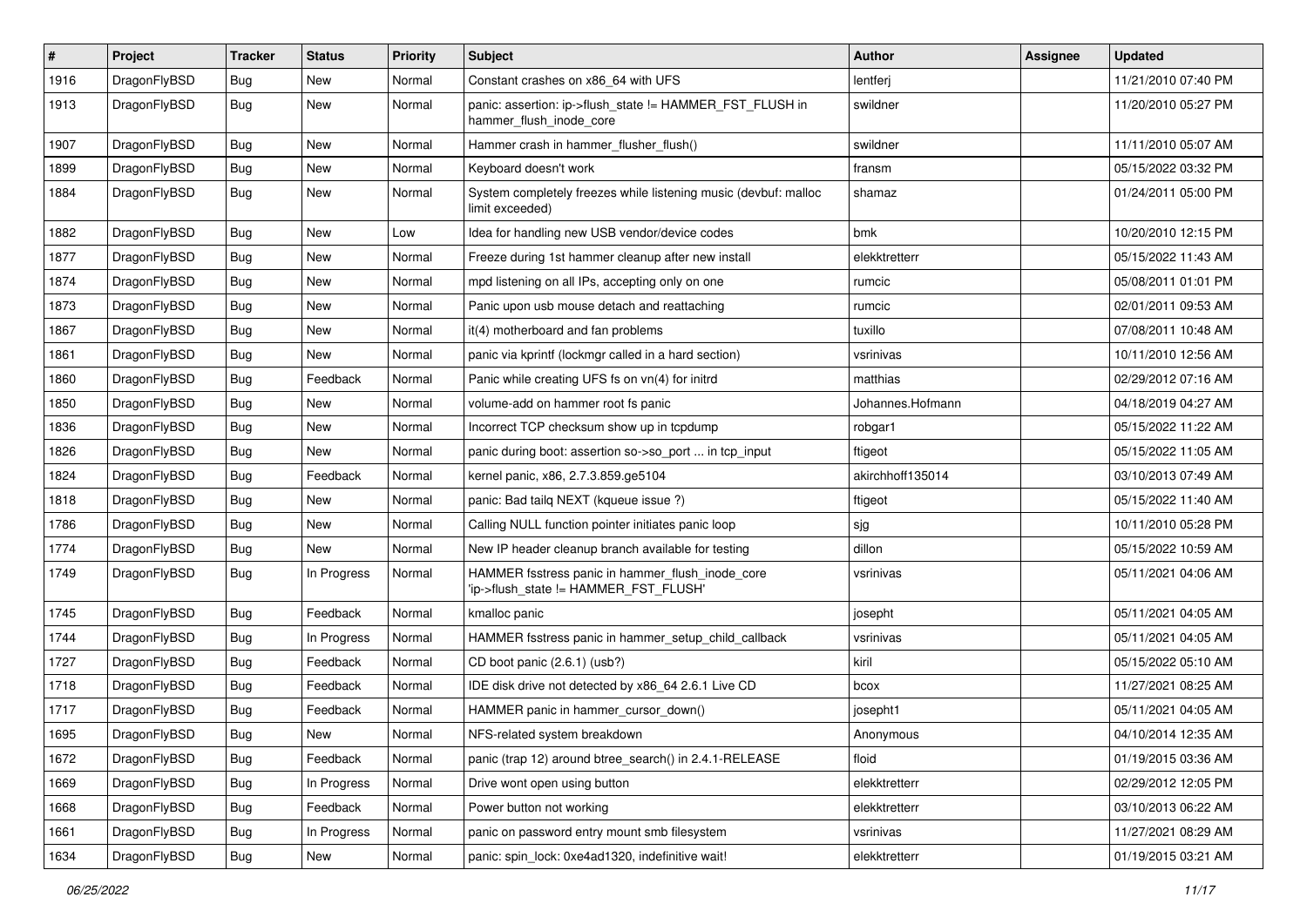| $\pmb{\#}$ | Project      | <b>Tracker</b> | <b>Status</b> | <b>Priority</b> | Subject                                                                                                                                                   | Author        | <b>Assignee</b> | <b>Updated</b>      |
|------------|--------------|----------------|---------------|-----------------|-----------------------------------------------------------------------------------------------------------------------------------------------------------|---------------|-----------------|---------------------|
| 1618       | DragonFlyBSD | <b>Bug</b>     | Feedback      | Normal          | collision for 'struct pmap' when using RPC and <sys user.h=""></sys>                                                                                      | carenas       |                 | 05/11/2021 04:05 AM |
| 1613       | DragonFlyBSD | <b>Bug</b>     | Feedback      | Normal          | USB Keyboard not working on master                                                                                                                        | elekktretterr |                 | 05/11/2021 04:05 AM |
| 1594       | DragonFlyBSD | <b>Bug</b>     | New           | Normal          | Kernel panic during boot from Live CD on Dell E6400                                                                                                       | bodie         |                 | 05/11/2021 03:54 AM |
| 1592       | DragonFlyBSD | Bug            | Feedback      | Normal          | AcpiOSUnmapMemory: Warning, deallocation did not track<br>allocation.                                                                                     | eocallaghan   |                 | 06/02/2014 07:45 AM |
| 1591       | DragonFlyBSD | Bug            | Feedback      | Normal          | Lenovo X301 hangs with AHCI Driver CMD TIMEOUT<br>STS=d0 <bsy></bsy>                                                                                      | eocallaghan   |                 | 05/11/2021 04:05 AM |
| 1580       | DragonFlyBSD | <b>Bug</b>     | Feedback      | Normal          | Panic (Fatal trap 12: page fault while in kernel mode) while playing<br>with pf and netif names                                                           | rumcic        |                 | 12/21/2018 01:21 AM |
| 1577       | DragonFlyBSD | Bug            | Feedback      | Normal          | panic: assertion: leaf->base.obj_id == ip->obj_id in<br>hammer_ip_delete_range                                                                            | qhwt+dfly     |                 | 05/11/2021 04:01 AM |
| 1563       | DragonFlyBSD | Bug            | Feedback      | Normal          | reset(1) doesn't reset terminal to the defaults                                                                                                           | hasso         |                 | 03/10/2013 04:17 AM |
| 1560       | DragonFlyBSD | <b>Bug</b>     | Feedback      | Normal          | Unable to modify partition table on ThinkPad T61p during install                                                                                          | rehsack       |                 | 01/15/2015 08:57 AM |
| 1559       | DragonFlyBSD | <b>Bug</b>     | New           | Normal          | kernel trap                                                                                                                                               | phma          |                 | 11/27/2021 08:43 AM |
| 1525       | DragonFlyBSD | Bug            | <b>New</b>    | Normal          | boehm-gc problems                                                                                                                                         | hasso         |                 | 10/13/2012 07:13 PM |
| 1521       | DragonFlyBSD | Bug            | Feedback      | Normal          | amd64 2.4 livecd won't mount root at boot                                                                                                                 | bolapara      |                 | 01/28/2018 03:45 AM |
| 1502       | DragonFlyBSD | <b>Bug</b>     | In Progress   | Normal          | Lock while deleting files from nohistory HAMMER directories                                                                                               | hasso         |                 | 03/10/2013 04:28 AM |
| 1489       | DragonFlyBSD | <b>Bug</b>     | Feedback      | Normal          | panic: ufs_dirbad: bad dir                                                                                                                                | rumcic        |                 | 03/10/2013 04:34 AM |
| 1486       | DragonFlyBSD | <b>Bug</b>     | Feedback      | Normal          | Interrupt storm related to SATA DVD device                                                                                                                | hasso         |                 | 05/11/2021 04:01 AM |
| 1481       | DragonFlyBSD | <b>Bug</b>     | Feedback      | Normal          | panic: assertion: kva p(buf) in soopt from kbuf (after ipfw pipe<br>show, 2.2.1-R)                                                                        | combiner      |                 | 05/11/2021 04:01 AM |
| 1463       | DragonFlyBSD | <b>Bug</b>     | New           | Normal          | Mountroot before drives are initialized                                                                                                                   | elekktretterr |                 | 12/07/2010 01:30 PM |
| 1456       | DragonFlyBSD | Bug            | Feedback      | Normal          | Microsoft wireless desktop problems                                                                                                                       | elekktretterr |                 | 01/15/2015 08:34 AM |
| 1454       | DragonFlyBSD | <b>Bug</b>     | Feedback      | Normal          | Unable to boot from external USB DVD drive                                                                                                                | elekktretterr |                 | 05/11/2021 04:01 AM |
| 1448       | DragonFlyBSD | Bug            | Feedback      | Normal          | panic: assertion: _tp->tt_msg->tt_cpuid == mycpuid in<br>tcp_callout_active tcp_output tcp_usr_send netmsg_pru_send<br>netmsg_service tcpmsg_service_loop | dillon        |                 | 05/11/2021 04:00 AM |
| 1429       | DragonFlyBSD | <b>Bug</b>     | Feedback      | Normal          | vkernel bug - "mfree: m->m_nextpkt != NULL"                                                                                                               | dillon        |                 | 05/11/2021 04:00 AM |
| 1387       | DragonFlyBSD | <b>Bug</b>     | Feedback      | Normal          | zero-size malloc and ps: kvm_getprocs: Bad address                                                                                                        | qhwt+dfly     |                 | 05/11/2021 04:00 AM |
| 1368       | DragonFlyBSD | <b>Bug</b>     | In Progress   | Normal          | suspend signal race?                                                                                                                                      | qhwt+dfly     |                 | 05/11/2021 03:51 AM |
| 1336       | DragonFlyBSD | Bug            | In Progress   | Normal          | Still looking for reports of missed directory entries w/ HAMMER                                                                                           | dillon        |                 | 05/11/2021 04:00 AM |
| 1332       | DragonFlyBSD | Bug            | Feedback      | Normal          | DFBSD 2.2 - Booting usbcdrom/usbsticks on thinkpad hangs on<br>"BTX Halted"                                                                               | tuxillo       |                 | 05/11/2021 04:00 AM |
| 1330       | DragonFlyBSD | Bug            | Feedback      | Normal          | Hammer, usb disk, SYNCHRONIZE CACHE failure                                                                                                               | josepht       |                 | 06/02/2014 04:56 AM |
| 1313       | DragonFlyBSD | Bug            | New           | Low             | Signal code in kernel needs major overhaul (signal queues,<br>si_code, si_addr)                                                                           | hasso         |                 | 05/11/2021 04:00 AM |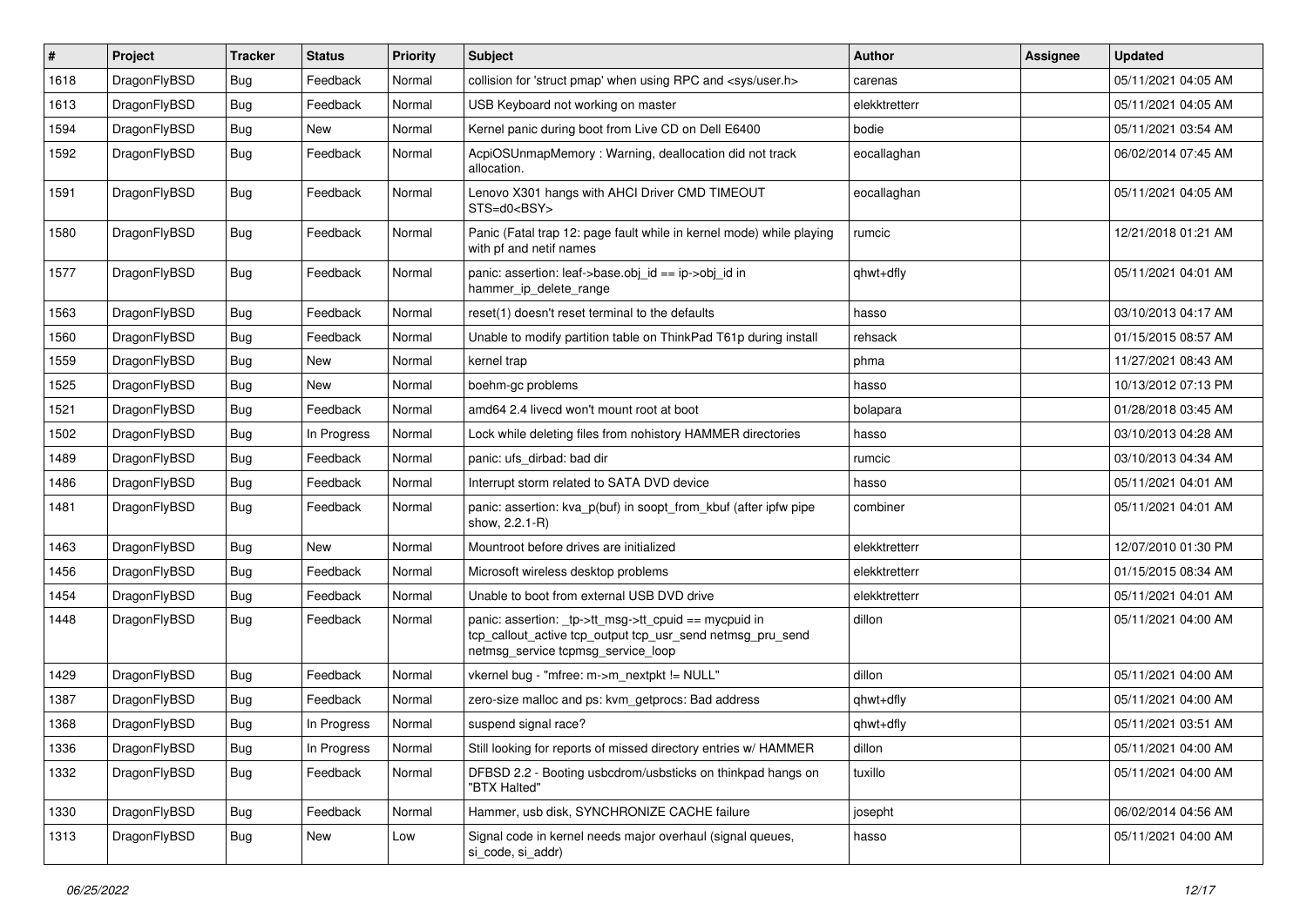| $\sharp$ | Project      | <b>Tracker</b> | <b>Status</b> | <b>Priority</b> | <b>Subject</b>                                                               | Author             | Assignee | <b>Updated</b>      |
|----------|--------------|----------------|---------------|-----------------|------------------------------------------------------------------------------|--------------------|----------|---------------------|
| 1307     | DragonFlyBSD | Bug            | In Progress   | Normal          | hammer tid -2 shows unexpected result                                        | corecode           |          | 10/18/2016 05:29 PM |
| 1282     | DragonFlyBSD | Bug            | Feedback      | Normal          | panic (trap 12) when booting SMP kernel on Atom 330 (dual core)              | tomaz.borstnar     |          | 05/11/2021 04:00 AM |
| 1250     | DragonFlyBSD | <b>Bug</b>     | Feedback      | Normal          | Panic upon plugging an USB flash drive into the machine                      | rumcic             |          | 03/10/2013 05:17 AM |
| 1249     | DragonFlyBSD | <b>Bug</b>     | Feedback      | Normal          | panic: ffs_vfree: freeing free inode                                         | rumcic             |          | 03/10/2013 05:13 AM |
| 1246     | DragonFlyBSD | Bug            | New           | Normal          | bad resolution (monitor desync) with livedvd                                 | Przem0l            |          | 02/18/2014 06:29 AM |
| 1218     | DragonFlyBSD | Bug            | In Progress   | Normal          | panic: assertion: $error == 0$ in hammer start transaction                   | rumcic             |          | 05/11/2021 04:00 AM |
| 1194     | DragonFlyBSD | Bug            | New           | Normal          | SCSI errors while trying to copy photos from my camera                       | elekktretterr      |          | 01/14/2015 04:39 PM |
| 1193     | DragonFlyBSD | Bug            | <b>New</b>    | Normal          | kernel doesn't recognize cdrom drive                                         | nonsolosoft        |          | 01/25/2014 09:11 PM |
| 1185     | DragonFlyBSD | Bug            | <b>New</b>    | High            | need a tool to merge changes into /etc                                       | wa1ter             |          | 02/18/2014 06:02 AM |
| 1181     | DragonFlyBSD | Bug            | In Progress   | Normal          | ACX111 panic                                                                 | elekktretterr      |          | 05/11/2021 04:00 AM |
| 1148     | DragonFlyBSD | Bug            | In Progress   | Low             | BCM4311 wireless network adapter detected but not functional                 | archimedes.gaviola |          | 05/11/2021 04:00 AM |
| 1144     | DragonFlyBSD | Bug            | Feedback      | Normal          | Incorrect clock under KVM                                                    | msylvan            |          | 03/09/2013 01:17 PM |
| 1101     | DragonFlyBSD | <b>Bug</b>     | Feedback      | Normal          | ohci related panic                                                           | polachok           |          | 05/11/2021 04:00 AM |
| 989      | DragonFlyBSD | <b>Bug</b>     | New           | Normal          | installer/fdisk trouble with wrapped values                                  | Discodestroyer     |          | 02/18/2014 06:27 AM |
| 979      | DragonFlyBSD | <b>Bug</b>     | Feedback      | Normal          | Failure-prone USB mass storage (SB600? msdosfs? CAM?)                        | floid              |          | 01/15/2015 08:38 AM |
| 884      | DragonFlyBSD | Bug            | In Progress   | High            | Performance/memory problems under filesystem IO load                         | hasso              |          | 05/11/2021 03:50 AM |
| 846      | DragonFlyBSD | Bug            | Feedback      | Normal          | USB bugs:usb mouse can't used!                                               | frankning          |          | 01/15/2015 08:36 AM |
| 806      | DragonFlyBSD | <b>Bug</b>     | Feedback      | Normal          | boot error on MacBook                                                        | tralamazza         |          | 06/04/2022 05:28 AM |
| 725      | DragonFlyBSD | Bug            | In Progress   | Low             | 'make distribution' fails w/'ro' /usr/obj                                    | c.turner           |          | 03/09/2013 01:01 PM |
| 604      | DragonFlyBSD | Bug            | In Progress   | Normal          | 1.8.1-RELEASE - clock runs fast on mainboard ASUS P5A-B                      | yeti               |          | 05/11/2021 03:55 AM |
| 599      | DragonFlyBSD | Bug            | New           | Urgent          | 1.9.0 reproducable panic                                                     | pavalos            |          | 12/22/2010 01:08 AM |
| 570      | DragonFlyBSD | <b>Bug</b>     | Feedback      | Normal          | 1.8.x: ACPI problems                                                         | qhwt+dfly          |          | 06/02/2014 03:45 AM |
| 331      | DragonFlyBSD | Bug            | In Progress   | Normal          | ftpsesame (aka Bridging S01E03)                                              | bastyaelvtars      |          | 03/09/2013 12:28 PM |
| 285      | DragonFlyBSD | <b>Bug</b>     | Feedback      | Low             | interrupt latency with re without ip address configured                      | thomas.nikolajsen  |          | 02/20/2014 10:30 AM |
| 243      | DragonFlyBSD | Bug            | Feedback      | Normal          | weird behavior in the shell                                                  | swildner           |          | 05/31/2022 02:51 PM |
| 2353     | DragonFlyBSD | Bug            | In Progress   | Normal          | panic: assertion "gd->gd_spinlocks_wr == 0" failed in<br>bsd4_schedulerclock | jaydg              | alexh    | 11/28/2012 01:57 AM |
| 2100     | DragonFlyBSD | <b>Bug</b>     | Feedback      | Normal          | devfs related panic                                                          | sepherosa          | alexh    | 07/10/2011 02:29 PM |
| 1538     | DragonFlyBSD | <b>Bug</b>     | <b>New</b>    | Low             | mountroot should probe file systems                                          | corecode           | alexh    | 11/24/2010 06:35 PM |
| 1430     | DragonFlyBSD | <b>Bug</b>     | New           | Normal          | Buggy w(1)?                                                                  | hasso              | alexh    | 11/24/2010 08:09 AM |
| 1127     | DragonFlyBSD | <b>Bug</b>     | Feedback      | Low             | cdrom drive not detected                                                     | tgr                | corecode | 01/15/2015 08:55 AM |
| 2819     | DragonFlyBSD | <b>Bug</b>     | In Progress   | Normal          | Random micro system freezes after a week of uptime                           | ftigeot            | dillon   | 08/16/2015 08:46 PM |
| 2092     | DragonFlyBSD | Bug            | New           | Normal          | Panic: Bad link elm 0x next->prev != elm                                     | masterblaster      | dillon   | 12/04/2011 12:49 PM |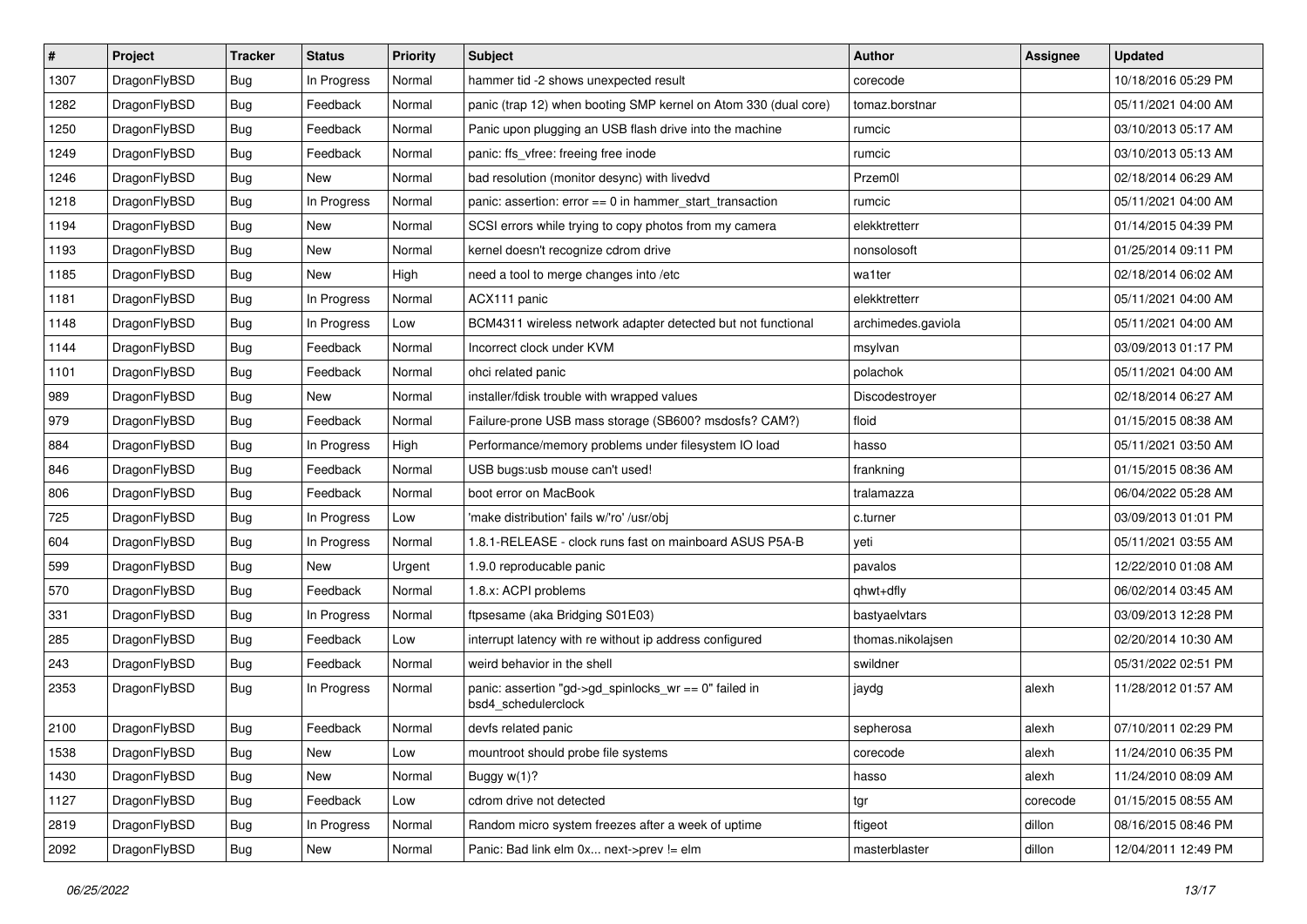| $\pmb{\#}$ | Project      | <b>Tracker</b> | <b>Status</b> | Priority | <b>Subject</b>                                                                                                                                           | <b>Author</b> | Assignee  | <b>Updated</b>      |
|------------|--------------|----------------|---------------|----------|----------------------------------------------------------------------------------------------------------------------------------------------------------|---------------|-----------|---------------------|
| 2037       | DragonFlyBSD | Bug            | Feedback      | Normal   | Panic Bad link elm while building packages                                                                                                               | ftigeot       | dillon    | 04/21/2011 07:20 AM |
| 1831       | DragonFlyBSD | Bug            | Feedback      | High     | HAMMER "malloc limit exceeded" panic                                                                                                                     | eocallaghan   | dillon    | 06/04/2022 04:38 AM |
| 1411       | DragonFlyBSD | Bug            | Feedback      | Normal   | Burning doesn't work with ahci(4)                                                                                                                        | hasso         | dillon    | 05/11/2021 04:00 AM |
| 2870       | DragonFlyBSD | Bug            | <b>New</b>    | High     | Broken text and icons when glamor acceleration is used                                                                                                   | 375gnu        | ftigeot   | 01/31/2016 12:13 AM |
| 1593       | DragonFlyBSD | Bug            | Feedback      | Normal   | panic: assertion: $\cosh = a$ p->ap err $\cosh$ in ahci put err $\cosh$                                                                                  | ftigeot       | ftigeot   | 05/15/2022 05:09 AM |
| 1964       | DragonFlyBSD | <b>Bug</b>     | <b>New</b>    | Normal   | iwn (panic assertion : wlan assert serialized)                                                                                                           | sjmm.ptr      | josepht   | 02/01/2011 12:57 PM |
| 1946       | DragonFlyBSD | Bug            | <b>New</b>    | Normal   | ieee80211 panic                                                                                                                                          | pavalos       | josepht   | 01/27/2011 06:00 PM |
| 385        | DragonFlyBSD | Bug            | Feedback      | Low      | Mail archive address removal                                                                                                                             | justin        | justin    | 03/09/2013 11:24 AM |
| 1969       | DragonFlyBSD | Bug            | <b>New</b>    | Normal   | pf-related network problem                                                                                                                               | pavalos       | lentferj  | 02/01/2011 06:57 PM |
| 2549       | DragonFlyBSD | Bug            | In Progress   | Normal   | netgraph7: Kernel page fault.                                                                                                                            | russiane39    | nant      | 05/10/2013 11:20 PM |
| 679        | DragonFlyBSD | Bug            | <b>New</b>    | Low      | Netgraph backward compatibility for old *LEN constants                                                                                                   | nant          | nant      | 02/18/2014 05:45 AM |
| 2822       | DragonFlyBSD | Bug            | New           | Normal   | USB 3.0 stick throws "reading primary partition table: error<br>accessing offset 000[] for 152" error, while the stick works on any<br>other OS I tested | revuwa        | profmakx  | 06/29/2015 05:56 AM |
| 2746       | DragonFlyBSD | Bug            | <b>New</b>    | Normal   | some fraction of xterms started from the xmonad window manager<br>get killed with SIGALRM                                                                | isenmann      | profmakx  | 12/28/2014 02:51 AM |
| 600        | DragonFlyBSD | Bug            | <b>New</b>    | Low      | /sys/libkern/karc4random                                                                                                                                 | robin_carey5  | profmakx  | 01/19/2015 03:07 AM |
| 2825       | DragonFlyBSD | Bug            | <b>New</b>    | High     | 3x dhclient = hanging system (objcache exhausted)                                                                                                        | jaccovonb     | sepherosa | 05/11/2021 03:55 AM |
| 168        | DragonFlyBSD | Bug            | In Progress   | Normal   | Livelocked limit engaged while trying to setup IPW wireless                                                                                              | mschacht      | sepherosa | 05/11/2021 04:05 AM |
| 1769       | DragonFlyBSD | Bug            | <b>New</b>    | Normal   | panic: assertion: _tp->tt_msg->tt_cpuid == mycpuid in<br>tcp_callout_active                                                                              | pavalos       | sjg       | 05/15/2022 11:07 AM |
| 1532       | DragonFlyBSD | Bug            | <b>New</b>    | Low      | jemalloc doesn't work on DragonFly                                                                                                                       | hasso         | sjg       | 08/02/2011 01:14 AM |
| 1302       | DragonFlyBSD | Bug            | In Progress   | Normal   | Checkpoint regression?                                                                                                                                   | sjg           | sjg       | 07/10/2013 05:22 PM |
| 2585       | DragonFlyBSD | Bug            | <b>New</b>    | Normal   | Dfly 3.4.3 on ESXi 5.1, HP Smart Array P410 passthrough<br>recognised, but not functioning                                                               | yggdrasil     | swildner  | 05/09/2022 08:14 AM |
| 2265       | DragonFlyBSD | Bug            | <b>New</b>    | Normal   | mbsrtowcs does not properly handle invalid mbstate_t in ps                                                                                               | c.turner1     | swildner  | 01/10/2012 07:56 PM |
| 2252       | DragonFlyBSD | Bug            | <b>New</b>    | Low      | snd hda not useable if loaded via /boot/loader.conf                                                                                                      | xbit          | swildner  | 12/14/2011 12:23 AM |
| 1714       | DragonFlyBSD | Bug            | <b>New</b>    | Low      | hwpmc                                                                                                                                                    | alexh         | swildner  | 08/18/2012 02:03 PM |
| 341        | DragonFlyBSD | Bug            | New           | Normal   | Vinum erroneously repors devices as busy                                                                                                                 | corecode      | swildner  | 01/21/2012 04:50 AM |
| 3318       | DragonFlyBSD | Bug            | In Progress   | Normal   | Segmenation fault when a process resumed with checkpt exits                                                                                              | zabolekar     | tuxillo   | 06/18/2022 08:24 AM |
| 3314       | DragonFlyBSD | Bug            | New           | Normal   | Bring virtio_console(4) from FreeBSD                                                                                                                     | tuxillo       | tuxillo   | 05/29/2022 08:24 AM |
| 3295       | DragonFlyBSD | <b>Bug</b>     | In Progress   | Normal   | Adapt devel/libvirt for nvmm                                                                                                                             | tuxillo       | tuxillo   | 11/03/2021 04:56 PM |
| 3205       | DragonFlyBSD | <b>Bug</b>     | Feedback      | High     | Go compiler net test failing                                                                                                                             | t_dfbsd       | tuxillo   | 05/10/2021 02:45 AM |
| 3028       | DragonFlyBSD | Bug            | In Progress   | Normal   | installer: confusion of set/get disk encryption passphrase dialogs                                                                                       | liweitianux   | tuxillo   | 06/03/2022 05:13 PM |
| 2496       | DragonFlyBSD | Bug            | New           | Normal   | NTFS malloc limit exceeded                                                                                                                               | plasmob       | tuxillo   | 02/19/2013 08:47 AM |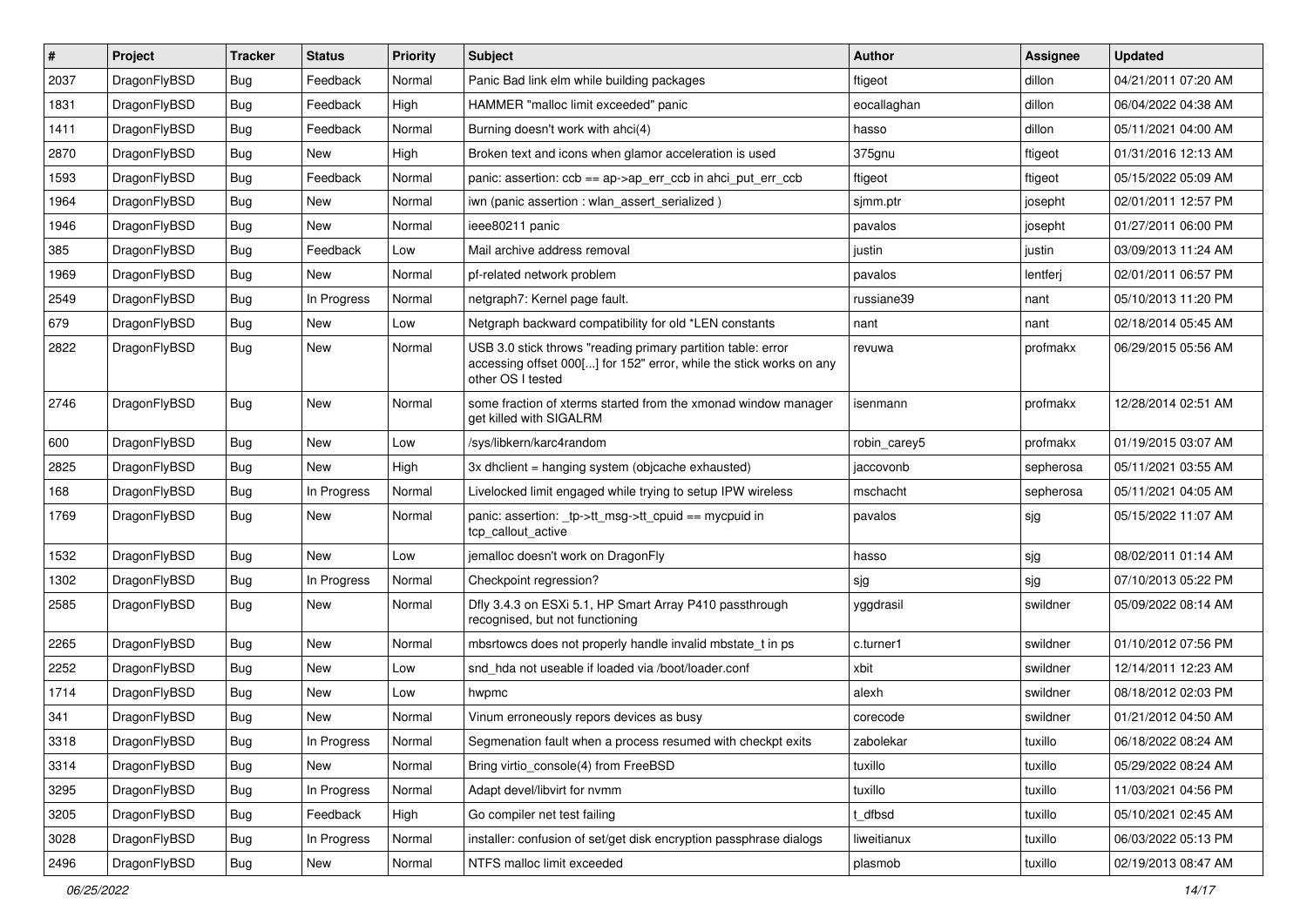| ∦    | Project      | <b>Tracker</b> | <b>Status</b> | <b>Priority</b> | Subject                                                                                      | Author         | <b>Assignee</b> | <b>Updated</b>      |
|------|--------------|----------------|---------------|-----------------|----------------------------------------------------------------------------------------------|----------------|-----------------|---------------------|
| 2416 | DragonFlyBSD | <b>Bug</b>     | New           | Normal          | ' entry can be removed on mounted nfs filesystem                                             | ftigeot        | tuxillo         | 06/03/2014 04:40 AM |
| 2358 | DragonFlyBSD | <b>Bug</b>     | In Progress   | Normal          | DFBSD v3.0.2.32.g928ca - panic: hammer: insufficient undo FIFO<br>space!                     | tuxillo        | tuxillo         | 05/10/2021 02:50 AM |
| 1921 | DragonFlyBSD | Bug            | In Progress   | Normal          | we miss mlockall                                                                             | alexh          | tuxillo         | 06/18/2022 04:08 AM |
| 1876 | DragonFlyBSD | <b>Bug</b>     | New           | Normal          | devfs in jail + logging out from console(ttyv1+) -> panic                                    | qhwt.dfly      | tuxillo         | 05/31/2022 03:24 PM |
| 1819 | DragonFlyBSD | Bug            | In Progress   | Low             | truss - Major revamping task list                                                            | tuxillo        | tuxillo         | 11/27/2021 08:45 AM |
| 1587 | DragonFlyBSD | <b>Bug</b>     | Feedback      | Normal          | can't gdb across fork                                                                        | corecode       | tuxillo         | 05/11/2021 03:54 AM |
| 1584 | DragonFlyBSD | Bug            | In Progress   | Normal          | can't use ssh from jail: debug1: read_passphrase: can't open<br>/dev/tty: Device busy        | corecode       | tuxillo         | 05/11/2021 03:53 AM |
| 1583 | DragonFlyBSD | Bug            | In Progress   | Normal          | panic: assertion: cursor->trans->sync_lock_refs > 0 in<br>hammer_recover_cursor              | corecode       | tuxillo         | 05/11/2021 03:53 AM |
| 1579 | DragonFlyBSD | <b>Bug</b>     | Feedback      | Normal          | dfly 2.4.1 does not like HP DL360G4p and Smart Array 6400 with<br>MSA20                      | tomaz.borstnar | tuxillo         | 06/02/2014 02:44 PM |
| 1556 | DragonFlyBSD | Bug            | New           | Normal          | many processes stuck in "hmrrcm", system unusable                                            | corecode       | tuxillo         | 05/11/2021 03:52 AM |
| 1547 | DragonFlyBSD | Bug            | In Progress   | Normal          | disklabel64 automatic sizing                                                                 | corecode       | tuxillo         | 05/11/2021 03:52 AM |
| 1528 | DragonFlyBSD | <b>Bug</b>     | In Progress   | Normal          | ktrace does not show proper return values for pipe(2)                                        | corecode       | tuxillo         | 05/11/2021 03:52 AM |
| 1475 | DragonFlyBSD | Bug            | In Progress   | Normal          | kernel blocks with low memory and syscons setting a high res mode<br>scrollback              | corecode       | tuxillo         | 05/11/2021 03:52 AM |
| 1474 | DragonFlyBSD | Bug            | New           | Normal          | ithread 1 unexpectedly rescheduled                                                           | corecode       | tuxillo         | 05/11/2021 03:52 AM |
| 1469 | DragonFlyBSD | Bug            | In Progress   | Normal          | Hammer history security concern                                                              | corecode       | tuxillo         | 05/11/2021 03:52 AM |
| 1442 | DragonFlyBSD | Bug            | New           | Normal          | blocking SIGSEGV and triggering a segment violation produces an<br>all CPU consuming process | corecode       | tuxillo         | 05/11/2021 03:52 AM |
| 1440 | DragonFlyBSD | Bug            | New           | Normal          | ptrace/gdb doesn't work after process blocks SIGTRAP                                         | corecode       | tuxillo         | 05/11/2021 03:52 AM |
| 1428 | DragonFlyBSD | <b>Bug</b>     | Feedback      | Low             | POSIX.1e implementation is too old                                                           | hasso          | tuxillo         | 05/11/2021 04:00 AM |
| 1397 | DragonFlyBSD | <b>Bug</b>     | Feedback      | Normal          | jobs -I output inconsistency when called from script                                         | Anonymous      | tuxillo         | 05/15/2022 05:07 AM |
| 1390 | DragonFlyBSD | <b>Bug</b>     | In Progress   | Normal          | Use id_t type for {get,set}priority()                                                        | Anonymous      | tuxillo         | 07/05/2019 02:18 AM |
| 1293 | DragonFlyBSD | <b>Bug</b>     | New           | Normal          | 2.2.1-REL Installer Request                                                                  | mk             | tuxillo         | 05/11/2021 04:00 AM |
| 1287 | DragonFlyBSD | Bug            | Feedback      | Normal          | altg configuration doesn't work                                                              | corecode       | tuxillo         | 05/11/2021 03:51 AM |
| 1198 | DragonFlyBSD | <b>Bug</b>     | New           | High            | DDB loops panic in db_read_bytes                                                             | corecode       | tuxillo         | 05/11/2021 03:51 AM |
| 1030 | DragonFlyBSD | Bug            | In Progress   | Normal          | msdosfs umount panic                                                                         | corecode       | tuxillo         | 05/11/2021 03:51 AM |
| 998  | DragonFlyBSD | Bug            | In Progress   | Normal          | Unconfiguring a vn while it is mounted                                                       | rumcic         | tuxillo         | 05/11/2021 04:00 AM |
| 911  | DragonFlyBSD | Bug            | Feedback      | Normal          | kldload/kernel linker can exceed malloc reserve and panic system                             | corecode       | tuxillo         | 05/11/2021 03:51 AM |
| 901  | DragonFlyBSD | <b>Bug</b>     | Feedback      | Normal          | route show needs to get data from all cpus                                                   | corecode       | tuxillo         | 05/11/2021 03:50 AM |
| 847  | DragonFlyBSD | Bug            | Feedback      | Normal          | processes getting stuck on mount point                                                       | corecode       | tuxillo         | 05/11/2021 03:50 AM |
| 781  | DragonFlyBSD | <b>Bug</b>     | In Progress   | Normal          | fdisk uses wrong geometry on usb flash drives                                                | corecode       | tuxillo         | 05/11/2021 03:50 AM |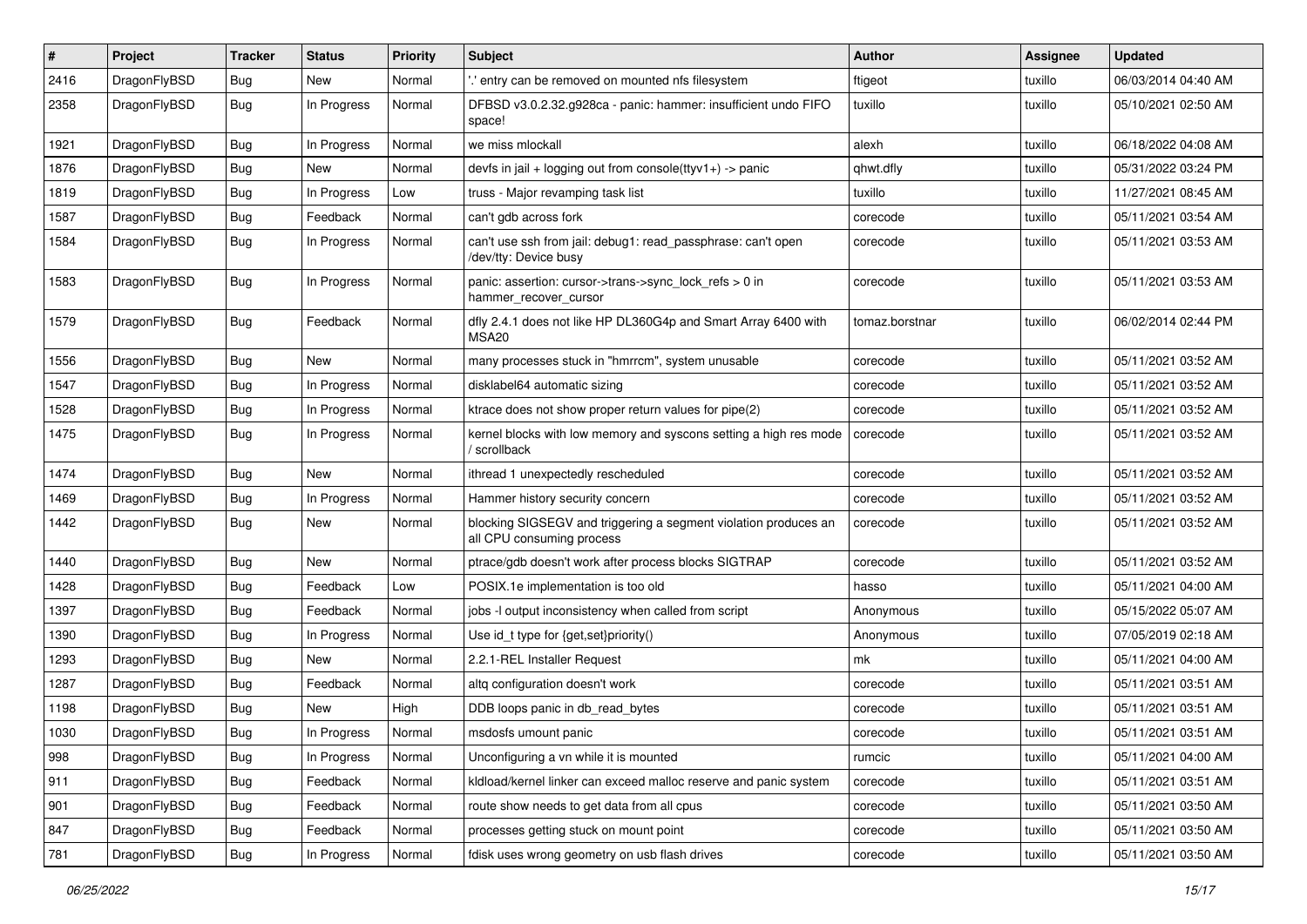| $\sharp$ | Project      | <b>Tracker</b> | <b>Status</b> | <b>Priority</b> | <b>Subject</b>                                                                             | <b>Author</b> | Assignee  | <b>Updated</b>      |
|----------|--------------|----------------|---------------|-----------------|--------------------------------------------------------------------------------------------|---------------|-----------|---------------------|
| 742      | DragonFlyBSD | <b>Bug</b>     | In Progress   | Normal          | umount problems with multiple mounts                                                       | corecode      | tuxillo   | 06/25/2022 04:02 AM |
| 731      | DragonFlyBSD | <b>Bug</b>     | <b>New</b>    | Normal          | system freeze on "slice too large"                                                         | corecode      | tuxillo   | 06/25/2022 04:01 AM |
| 3089     | DragonFlyBSD | <b>Bug</b>     | In Progress   | Normal          | vtnet(4) - disable TCP checksum offload by default                                         | jlane         | vadaszi   | 05/11/2021 04:14 AM |
| 2828     | DragonFlyBSD | <b>Bug</b>     | New           | High            | On AMD APUs and Bulldozer CPUs, the machdep.cpu idle hlt<br>sysctl should be 3 by default  | vadaszi       | vadaszi   | 05/11/2021 04:07 AM |
| 2391     | DragonFlyBSD | <b>Bug</b>     | In Progress   | Normal          | System lock with ahci and acpi enabled on ATI RS690 chipset with<br>SMB600 sata controller | jorisgio      | vadaszi   | 06/03/2015 03:51 PM |
| 293      | DragonFlyBSD | <b>Bug</b>     | Feedback      | Low             | Various updates to the handbook                                                            | victor        | victor    | 03/10/2013 04:46 AM |
| 2577     | DragonFlyBSD | <b>Bug</b>     | <b>New</b>    | Normal          | virtio-blk iops performance is cpu limited on high end devices                             | gjs278        | vsrinivas | 08/01/2013 02:28 PM |
| 2370     | DragonFlyBSD | <b>Bug</b>     | New           | Normal          | panic: ffs_valloc: dup alloc                                                               | marino        | vsrinivas | 02/01/2013 09:28 AM |
| 2113     | DragonFlyBSD | <b>Bug</b>     | New           | Normal          | nmalloc threaded program fork leak                                                         | vsrinivas     | vsrinivas | 08/11/2011 07:25 PM |
| 3312     | DragonFlyBSD | Submit         | New           | Normal          | hammer2: redundant chain modify after chain creation                                       | tkusumi       |           | 05/15/2022 01:35 PM |
| 3276     | DragonFlyBSD | Submit         | New           | Normal          | Add option controlling whether gpt expand expands the last partition<br>(needs testing)    | falsifian     |           | 07/10/2021 03:35 AM |
| 3227     | DragonFlyBSD | Submit         | <b>New</b>    | Normal          | Add HAMMER2 instructions in the installation medium README                                 | daftaupe      |           | 03/26/2020 03:34 PM |
| 3206     | DragonFlyBSD | Submit         | New           | Normal          | update psm/kbd to FreeBSD 12.0 code                                                        | htse          |           | 10/05/2019 03:49 PM |
| 3201     | DragonFlyBSD | Submit         | New           | Normal          | Fixes make search display                                                                  | htse          |           | 08/20/2021 04:02 PM |
| 3147     | DragonFlyBSD | Submit         | New           | Normal          | Enable headless installation                                                               | ddegroot      |           | 10/09/2018 01:25 PM |
| 3142     | DragonFlyBSD | Submit         | New           | Normal          | lib/libdmsg: Unbreak using new API EVP CIPHER CTX new()                                    | tkusumi       |           | 07/08/2018 04:18 AM |
| 3135     | DragonFlyBSD | Submit         | New           | Normal          | Add EVFILT_RECV and EVFILT_SEND                                                            | tautolog      |           | 05/25/2018 09:59 PM |
| 3041     | DragonFlyBSD | Submit         | New           | Normal          | firmware: Remove embedding of multiple images in one module.                               | Anonymous     |           | 12/25/2020 02:15 AM |
| 2933     | DragonFlyBSD | Submit         | New           | Normal          | Remove unix domain socket support from cat(1)                                              | sevan         |           | 08/01/2016 08:10 PM |
| 2921     | DragonFlyBSD | Submit         | New           | Normal          | Allow moused to accept userland mouse events                                               | tautolog      |           | 05/11/2021 04:08 AM |
| 2790     | DragonFlyBSD | Submit         | New           | Low             | filedesc softrefs increment code factoring                                                 | dclink        |           | 02/21/2015 04:00 AM |
| 2122     | DragonFlyBSD | Submit         | New           | Normal          | [Review] Fixes to the VFS layer                                                            | ftigeot       |           | 05/31/2022 03:25 PM |
| 2098     | DragonFlyBSD | Submit         | New           | Normal          | [PATCH] correct ath man page example<br>(/usr/src/share/man/man4/ath.4)                    | nobody        |           | 11/15/2011 12:27 AM |
| 1398     | DragonFlyBSD | Submit         | In Progress   | Normal          | hdestroy(3) restricts hash key to point to malloc'ed space                                 | Anonymous     |           | 08/20/2021 04:06 PM |
| 1192     | DragonFlyBSD | Submit         | New           | Normal          | KKASSERTs in sys/kern/uipc_{msg,socket}.c are too strict                                   | rumcic        |           | 05/11/2021 04:07 AM |
| 3154     | DragonFlyBSD | Submit         | New           | Normal          | Update serial handling in bootloader                                                       | ddegroot      | dillon    | 11/06/2018 11:21 PM |
| 3031     | DragonFlyBSD | Submit         | In Progress   | Normal          | Update drm/radeon to Linux 4.7.10 as much as possible                                      | davshao       | ftigeot   | 08/19/2021 12:33 PM |
| 3160     | DragonFlyBSD | Submit         | In Progress   | Normal          | State the implementation difference in pkill/pgrep manual                                  | sevan         | tuxillo   | 06/03/2022 05:15 PM |
| 3145     | DragonFlyBSD | Submit         | In Progress   | Normal          | Update libelf to FreeBSD 12 current and build as base library usable<br>by ports           | davshao       | tuxillo   | 08/20/2021 03:58 PM |
| 2721     | DragonFlyBSD | Submit         | Feedback      | Low             | Some few zalloc calls to objcache ones replacements                                        | dclink        | tuxillo   | 05/11/2021 04:08 AM |